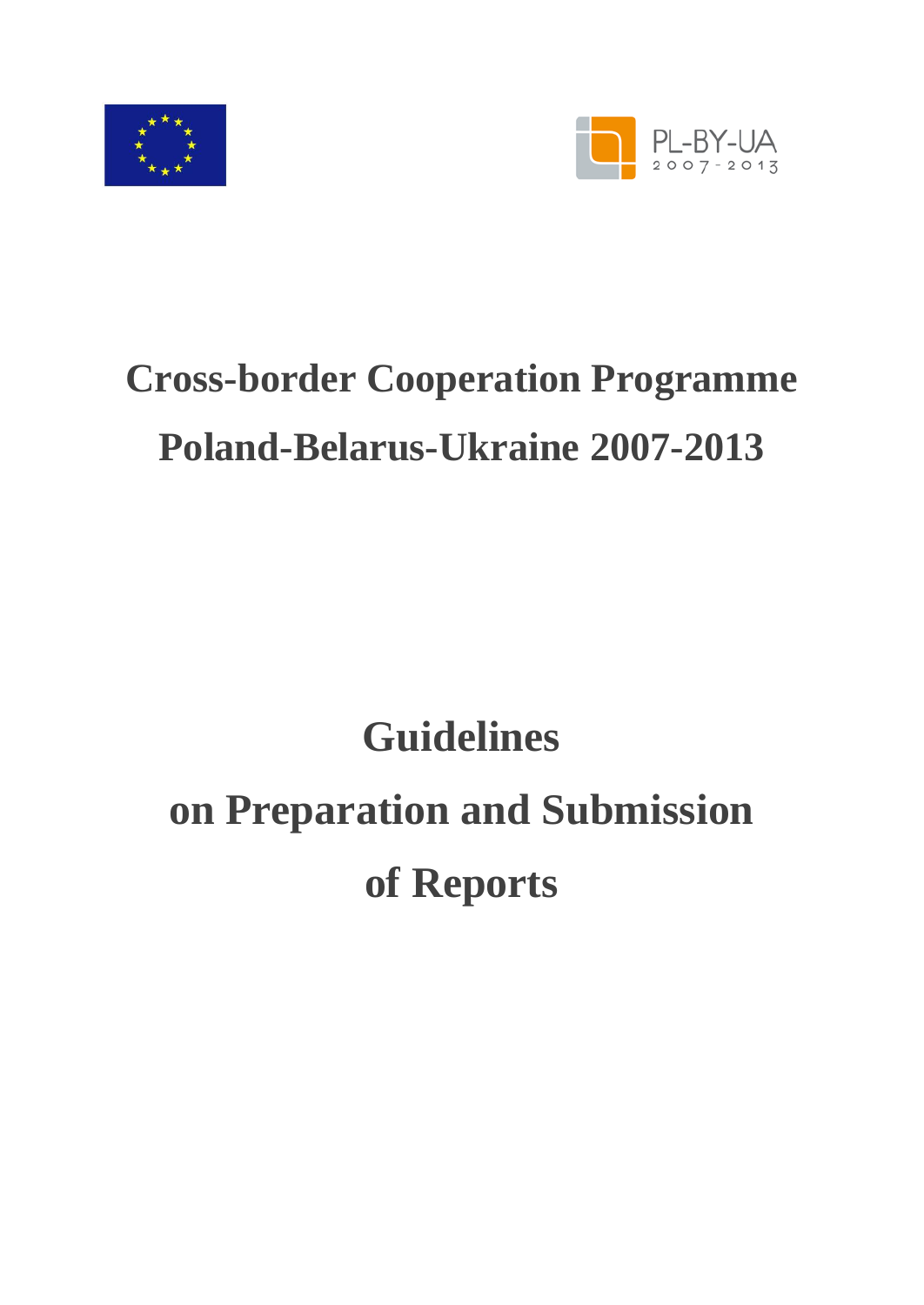| Beneficiary's obligation to provide project implementation progress reports 4            |  |
|------------------------------------------------------------------------------------------|--|
| Types of project implementation progress reports and deadlines for submission 4          |  |
|                                                                                          |  |
|                                                                                          |  |
|                                                                                          |  |
|                                                                                          |  |
|                                                                                          |  |
|                                                                                          |  |
|                                                                                          |  |
|                                                                                          |  |
|                                                                                          |  |
|                                                                                          |  |
|                                                                                          |  |
|                                                                                          |  |
|                                                                                          |  |
|                                                                                          |  |
|                                                                                          |  |
|                                                                                          |  |
|                                                                                          |  |
|                                                                                          |  |
|                                                                                          |  |
|                                                                                          |  |
|                                                                                          |  |
|                                                                                          |  |
|                                                                                          |  |
|                                                                                          |  |
|                                                                                          |  |
|                                                                                          |  |
|                                                                                          |  |
| Annex H - Copies of all the supporting documents (contracts, subcontracts, contract with |  |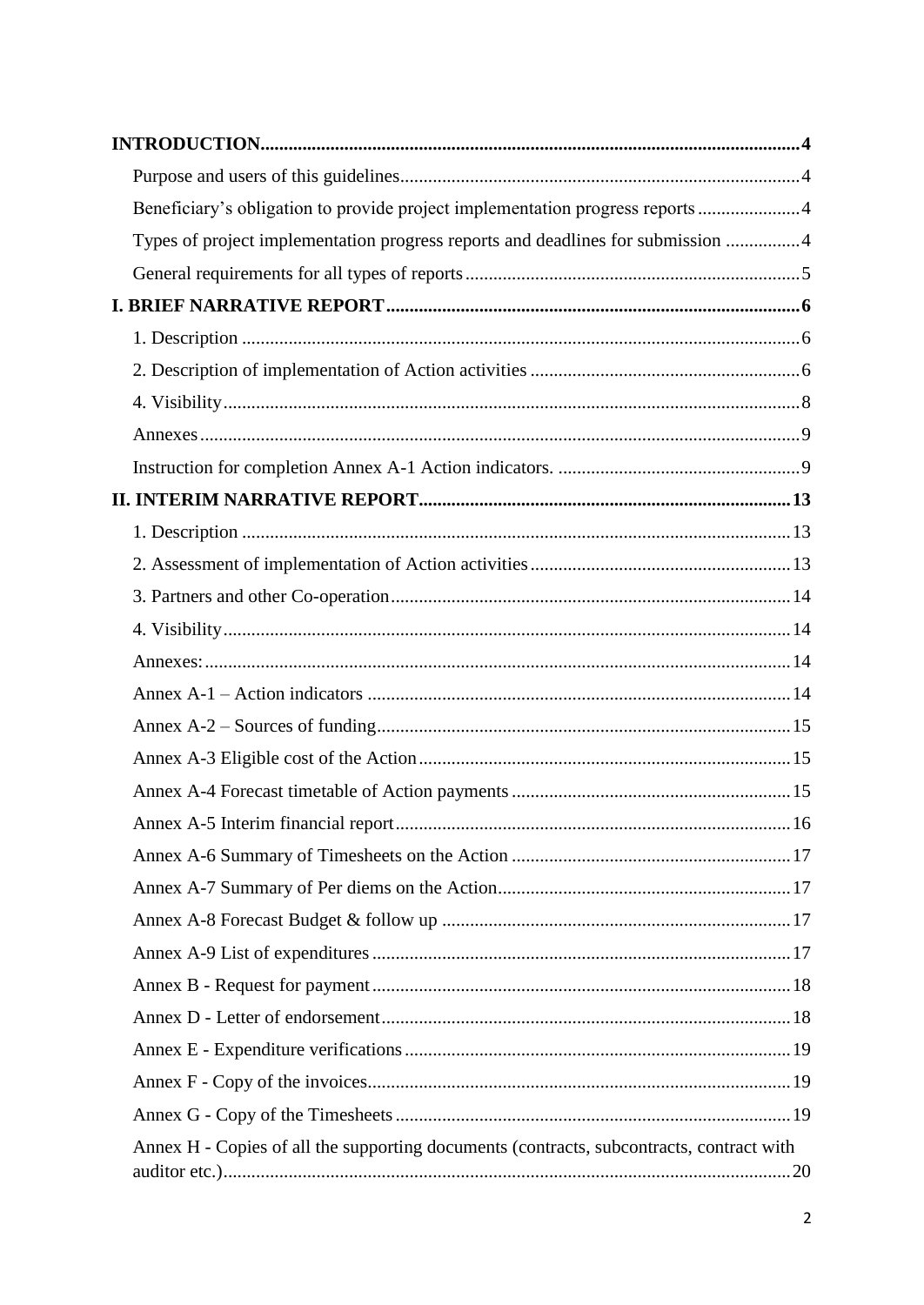| Annex K - Copy of studies, documentation produced for seminars, meetings and        |  |
|-------------------------------------------------------------------------------------|--|
| Annex L - Copy of works and/or supplies Certificate of provisional acceptance20     |  |
| Annex M - Photo documentation of the Action, newspaper or Internet articles etc. 20 |  |
|                                                                                     |  |
|                                                                                     |  |
|                                                                                     |  |
|                                                                                     |  |
|                                                                                     |  |
|                                                                                     |  |
|                                                                                     |  |
|                                                                                     |  |
|                                                                                     |  |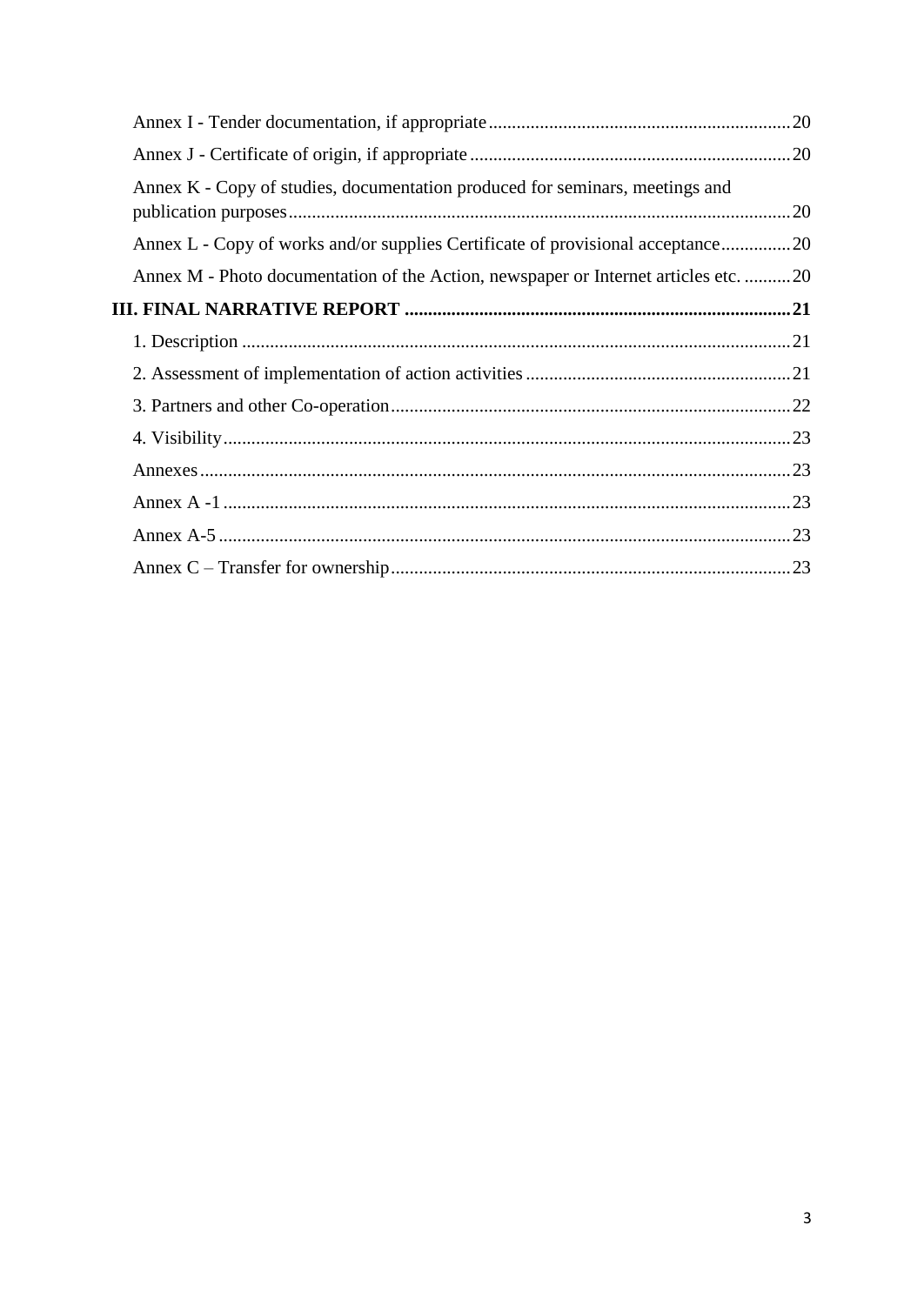# <span id="page-3-0"></span>**INTRODUCTION**

#### <span id="page-3-1"></span>**Purpose and users of this guidelines**

These guidelines are intended to assist beneficiaries of the Cross-Border Cooperation ENPI Poland-Belarus-Ukraine Programme 2007-2013 in preparation and submission of required project implementation progress reports. The guidelines are elaborated for usage by Lead Partners' and Partners' personnel responsible for the overall implementation of projects (project managers, coordinators, financial managers etc.), co-financed within the Programme.

#### <span id="page-3-2"></span>**Beneficiary's obligation to provide project implementation progress reports**

According to the Article 2.1 of the Grant Contract General Conditions . The Beneficiary must provide the Contracting Authority with all required information on the implementation of the Action. To that end, the Beneficiary must draw up interim reports and a final report. These reports shall consist of a narrative section and a financial section and shall conform to the model in Annex VI."

#### <span id="page-3-3"></span>**Types of project implementation progress reports and deadlines for submission**

According to the Article 4 of the Grant Contract Special Conditions Beneficiary (Lead Partner) should submit to the Joint Technical Secretariat following reports on project implementation:

| Type of the report                               | <b>Deadline</b>                                                                                                                                                                                      | <b>Comments</b>                                                                                                                                                                                                                                                                   |
|--------------------------------------------------|------------------------------------------------------------------------------------------------------------------------------------------------------------------------------------------------------|-----------------------------------------------------------------------------------------------------------------------------------------------------------------------------------------------------------------------------------------------------------------------------------|
| 4-month basis brief narrative<br>report          | 21 calendar days after the end<br>each<br>four-months<br>of<br>implementing period                                                                                                                   | If there is an overlapping<br>between the dates when the<br>quarterly narrative report and<br>the interim report or the final<br>report, are due, only the<br>interim or the final report<br>shall be drawn up<br>and<br>submitted to the JTS (Art.4.2)<br>of Special Conditions) |
| Interim<br>narrative<br>and<br>financial reports | With each request for further<br>pre-financing payments, if<br>the part of the expenditure<br>actually incurred which is<br>financed by the JMA stands<br>at least at 70% of the<br>previous payment | Art.<br>of<br>2.3<br>General<br>Conditions                                                                                                                                                                                                                                        |
| Final narrative and financial<br>reports         | 3 months after the end date of<br>the project implementation<br>period                                                                                                                               |                                                                                                                                                                                                                                                                                   |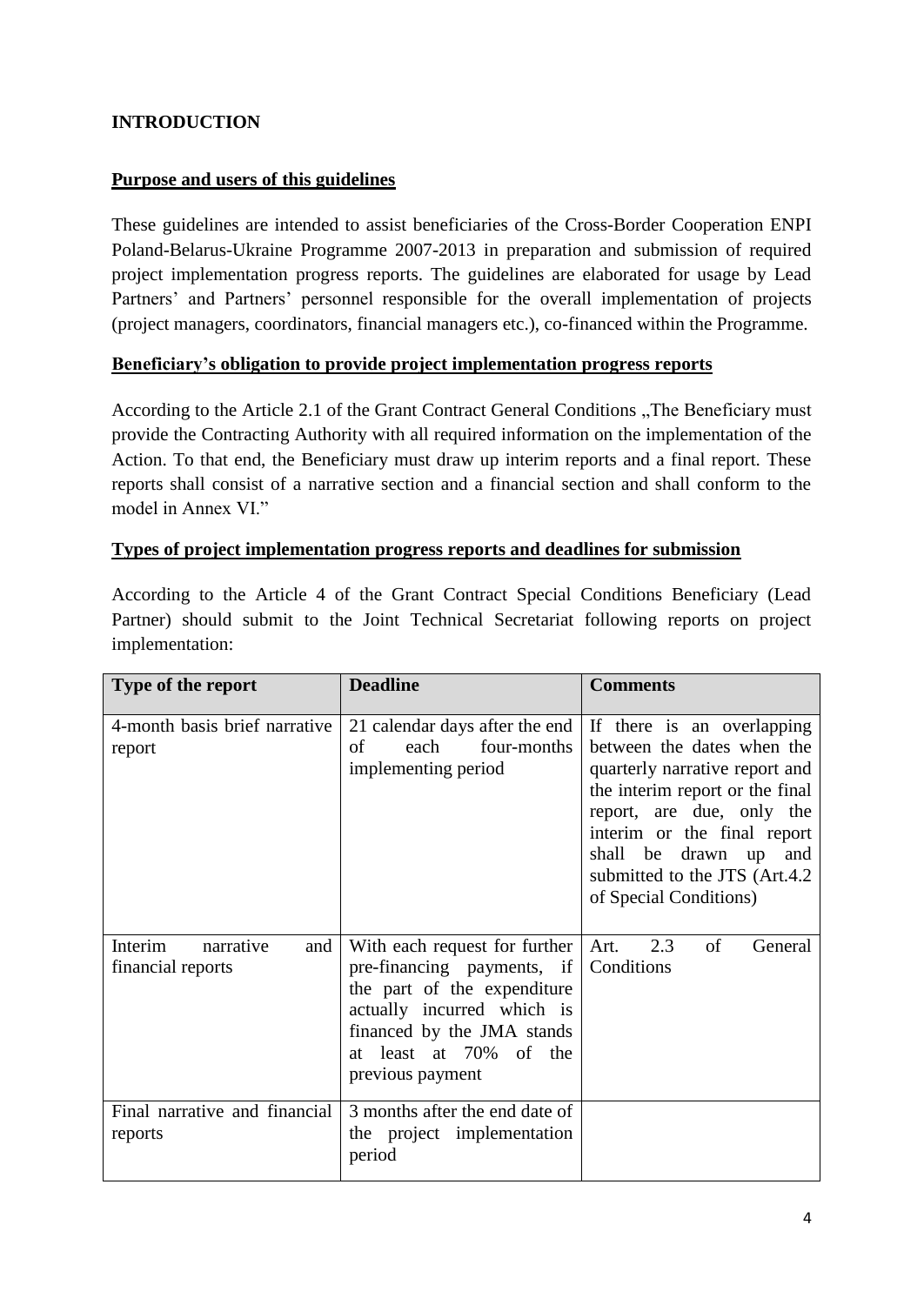**Recommendation:** You should keep internal monthly activity updates on the implementation of project activities. In this way, all important events / dates will be recorded and you will have no problems preparing interim and final report.

# <span id="page-4-0"></span>**General requirements for all types of reports**

The brief narrative, interim and final report should comply with the Annex VI of Grant Contract "Model narrative and financial reports".

All reports (i.e. the reporting form, the request for pre-financing and expenditure verification report) should be submitted to the JTS within respective deadline in 1 original and 1 certified copy via mail/private courier service or by hand-delivery. Reports should be completed using a computer. Electronic versions must also be submitted by e-mail.

Each original should be dated, stamped with Beneficiary's institution stamp and signed by the authorised person.

Each copy should be dated, stamped with a stamp "True to the original" and Beneficiary's institution stamp and signed by the authorized person.

The relevant tender documentation should be submitted in 2 certified copies. Additionally the financial supporting documents (e.g. invoices, timesheets, proofs of payment etc) should be submitted in 1 certified copy.

The information provided in reports should be accurate and precise and reflect the real situation in project activities progress. The information provided in narrative part of reports must correspond to the information in financial reports.

**Remember:** The Joint Technical Secretariat will reject any incomplete or badly completed reports. In turn, it can cause delay of payments and, consequently, postpone implementation of project activities.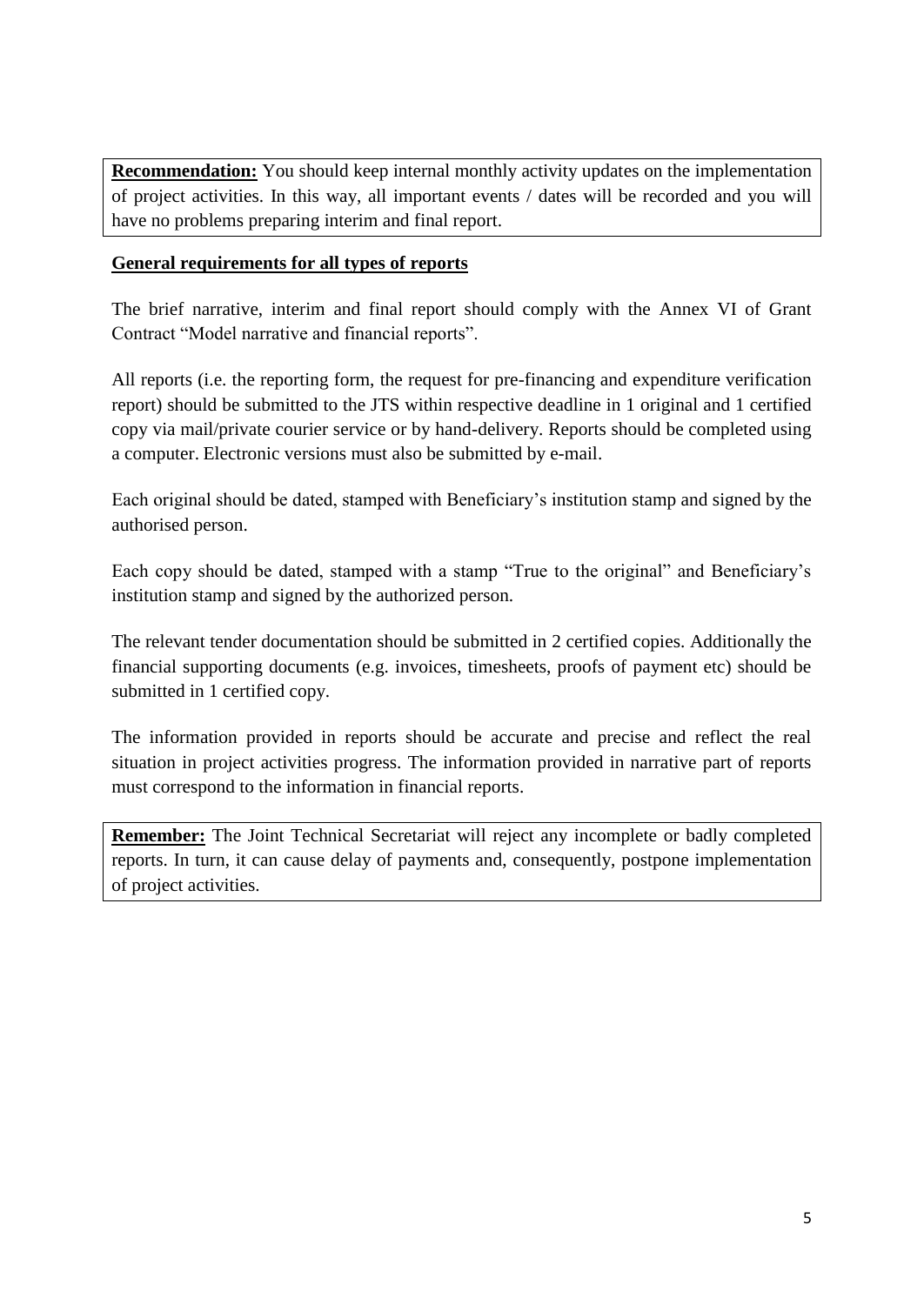# <span id="page-5-0"></span>**I. BRIEF NARRATIVE REPORT**

The brief narrative report should provide necessary information about the implementation of project activities during the each four-month period. An important part of this report is the preparation of a revised activity plan, which should include delayed activities (if any) from the first period and adjusted activity plan for the next period of project implementation.

The brief project report template includes the following sections:

# <span id="page-5-1"></span>**1. Description**

**1.1. Priority and measure of the Programme -** please give the number and full name of the selected Priority and Measure under which you have submitted your proposal.

**1.2. Name of beneficiary of grant contract -** the exact and full official name of the Lead Partner as indicated in the Grant Contract.

**1.3. Name and title of the Authorised person -** please provide the name and position of the person responsible for day-to-day management of the project.

**1.4. Name of partners in the Action** - please list the partner(s) of your project.

**1.5. Title of the Action** – please provide the full title of your project as indicated in Article 1.1 of Grant Contract Special Conditions.

**1.6. Contract number** – grant contract identification number indicated in the Special Conditions.

**1.7. Start date and end date of the reporting period –** please refer to Article 2 of Special Conditions.

# <span id="page-5-2"></span>**2. Description of implementation of Action activities**

**2.1. Activities and results -** in line with the approved description of the action (proposal), you should list all activities implemented during the reporting period. The activity description should include the following information: title of the action, period (date), actors/target groups involved, conclusions/follow–up (if applicable).

You should also indicate results achieved. Remember to quantify results whenever possible and to refer to the project Logical Framework.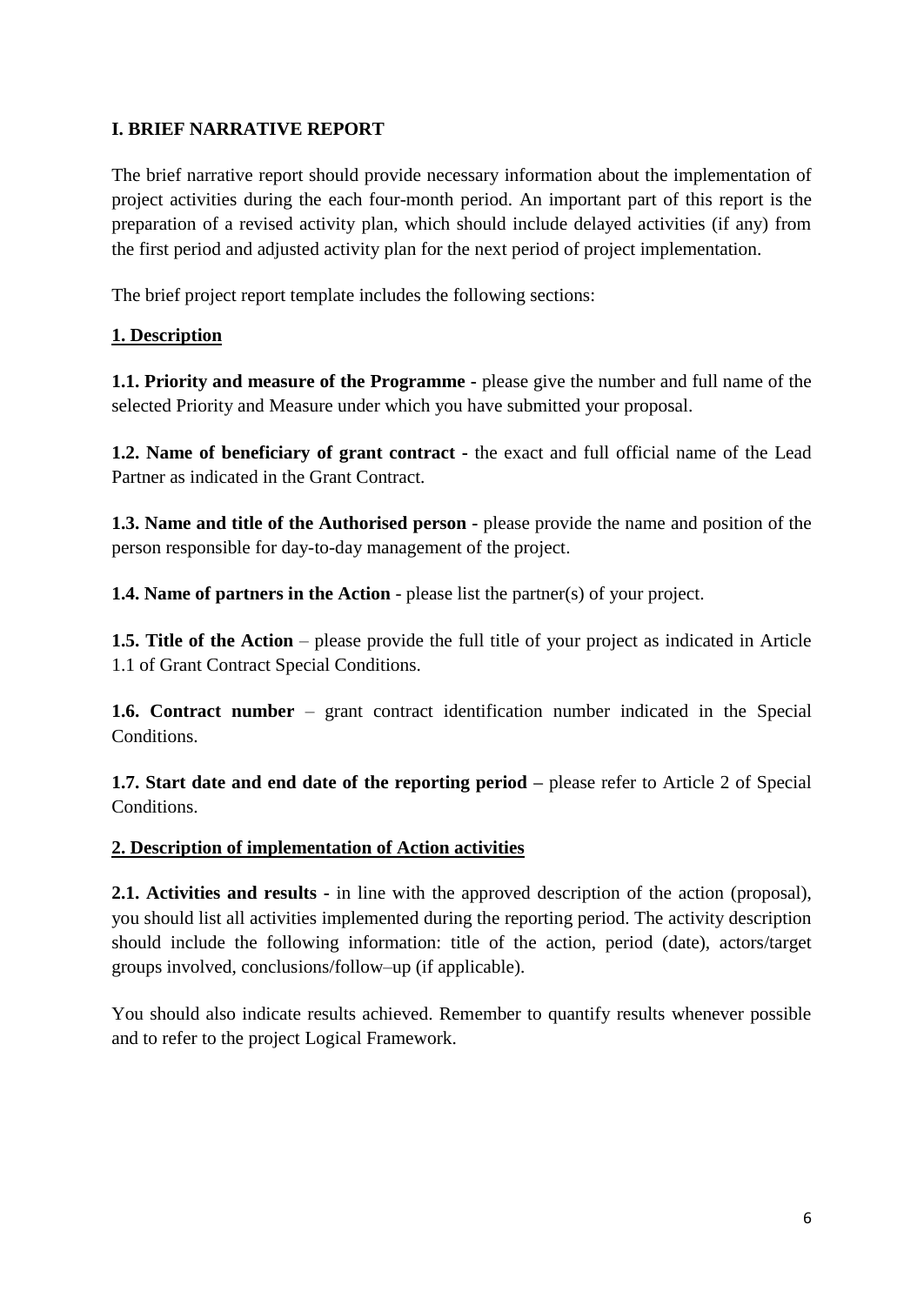# *Example*

| <b>Activity (in line</b><br>with Annex 1 of<br><i>the contract</i> ) | Date and<br>place/Period | <b>Description of implemented</b><br>activity (partner responsible;<br>number of participants, etc;<br>information on activity<br>modifications if any) | <b>Indicators of results</b><br>achieved |
|----------------------------------------------------------------------|--------------------------|---------------------------------------------------------------------------------------------------------------------------------------------------------|------------------------------------------|
| Training for staff                                                   | 16.03.2011               | The Lead Partner has organised one-                                                                                                                     | 10 staff members                         |
|                                                                      | Lutsk,                   | training<br>for<br>staff<br>project<br>day                                                                                                              | trained on project                       |
|                                                                      | <i>Ukraine</i>           | <i>implementation</i><br>members<br><i>on</i>                                                                                                           | procurement according                    |
|                                                                      |                          | according<br>procurements                                                                                                                               | <b>PRAG</b>                              |
|                                                                      |                          | requirements of PRAG                                                                                                                                    |                                          |

In case some activities that were planned but have not taken place and/or postponed for later period, please fill in table 2.1.2

#### *Example*

| <b>Activity (in line</b><br>with Annex 1 of the<br><i>contract</i> ) | <b>Initially</b><br>planned date | <b>Reason for postponement</b> | New planned date |
|----------------------------------------------------------------------|----------------------------------|--------------------------------|------------------|
| <b>Construction works</b>                                            | 25.08.2011                       | Unsolved tender (why)          | 25.10.2011       |

**2.2 Project progress** – please estimate in the table the percentage of activities implementation progress and the level of incurred expenditures.

**2.3 Please describe any difficulties or problems faced by partners during the reporting period –** Describe all problems in project implementation. Justify the reasons or indicate if not applicable (N/A)

**2.4 Please provide an updated activity plan of the Action.** An updated action plan should include all activities that were planned, but not realised during the previous reporting period, as well as activities that were originally foreseen for the next - period of project implementation. This is an important part of your report, which will be used for assessing overall project progress, as well as a basis for external monitoring until the end of your project.

**2.5 Please list all information and promotional materials produced during the reporting period.** Please fill in the proposed table.

#### *Example*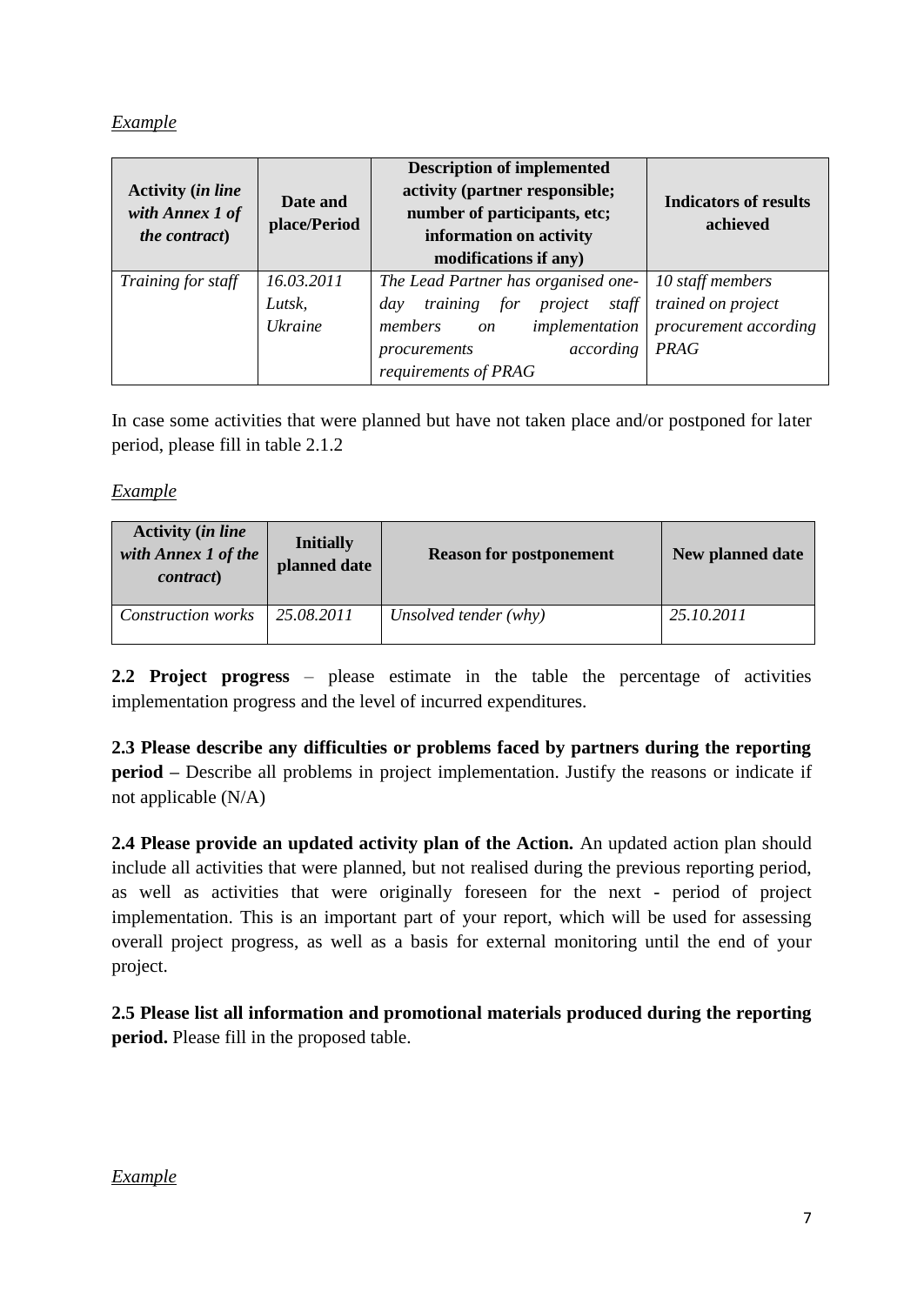| <b>Publications, information</b><br>materials, etc | No of copies | Target group and methods of<br>dissemination                                                                                             |
|----------------------------------------------------|--------------|------------------------------------------------------------------------------------------------------------------------------------------|
| Informational leaflets                             | <i>200</i>   | Leaflets were distributed<br>among<br>participants of the annual conference,<br>which took place on February $28^{th}$ , 2011 in<br>Lviv |

#### **2.6 Please give a plan of activities for the next reporting period (next 4 months period)**

Please list all activities foreseen for the next 4 months of project implementation. Please indicate the responsible partner, target group and expected achievements for each planned activity**.**

**3. Partners and other Co-operation.** Include information on roles and responsibilities performed by each project partner (not sub-contractors), as well as overall level of cooperation established.

# <span id="page-7-0"></span>**4. Visibility**

Please indicate how the final beneficiaries, target groups and/or general public were informed about the fact that the European Union has co-financed the Action.

**Remember:** All visibility measures must comply with the Communication and Visibility Manual for EU External Actions laid down and published by the European Commission, that can be found at web-site:

**[http://ec.europa.eu/europeaid/work/visibility/documents/communication\\_and\\_visibility\\_](http://ec.europa.eu/europeaid/work/visibility/documents/communication_and_visibility_manual_en.pdf) [manual\\_en.pdf.](http://ec.europa.eu/europeaid/work/visibility/documents/communication_and_visibility_manual_en.pdf)**

The use of this manual is –obligatory for all beneficiaries, i.e. Lead Partner and partners. Electronic templates have been developed for each type of communication tool and can be downloaded from the following website:

**[http://ec.europa.eu/europeaid/work/visibility/index\\_en.htm](http://ec.europa.eu/europeaid/work/visibility/index_en.htm)**

Please remember that all visibility measures needs to include also information that Project was co-financed by The Cross-border Cooperation Programme Poland – Belarus – Ukraine 2007 – 2013 and Programme logo needs to be included where applicable.

Program logo can be downloaded from the following website:

**[http://www.pl-by-ua.eu/page.php?page\\_group=5&page\\_id=30](http://www.pl-by-ua.eu/page.php?page_group=5&page_id=30)**

**5. Subcontracting -** please list in proposed tables all contracts awarded during the reporting period in case you have sub-contracted works, supplies or services.

*Example*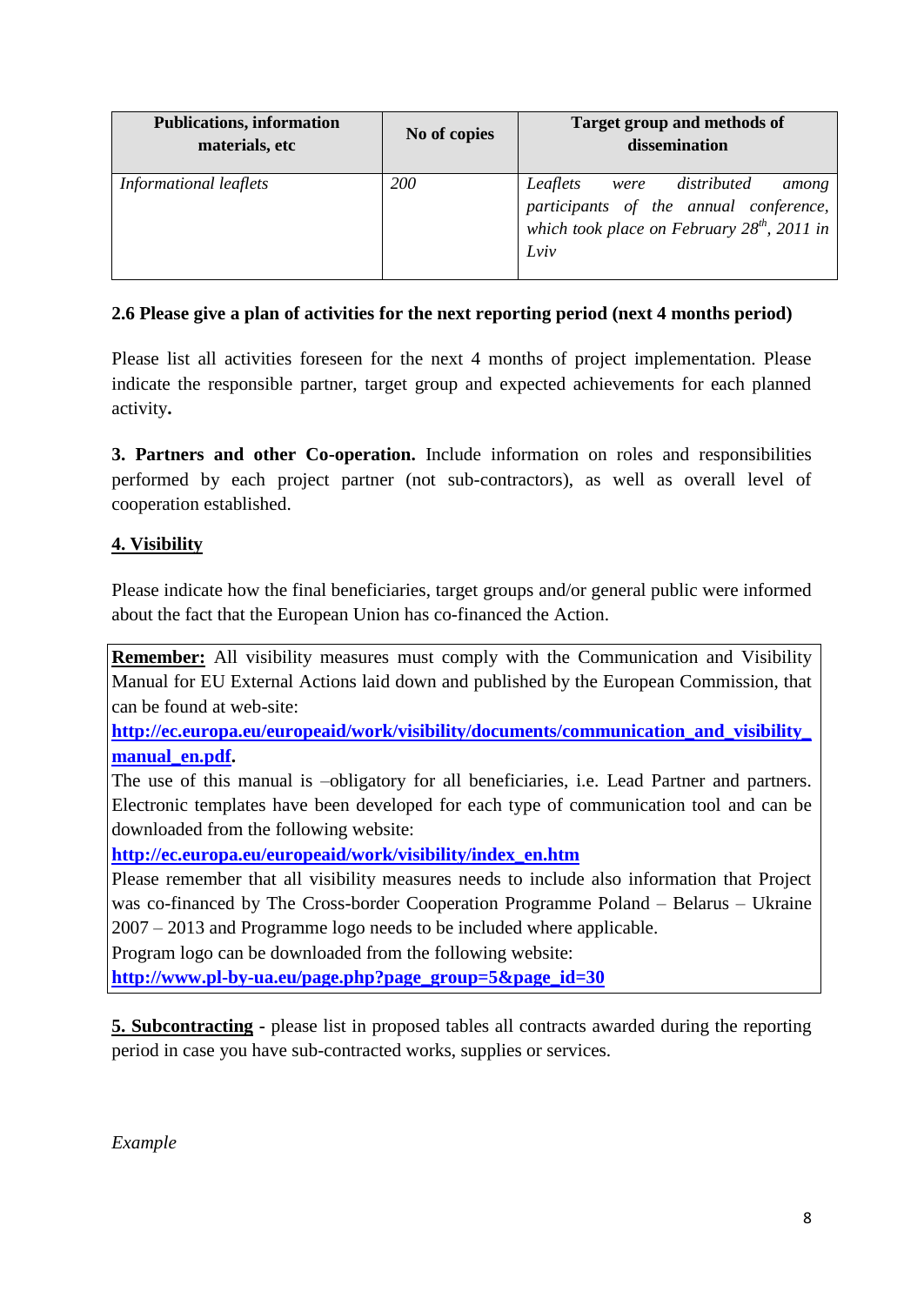|                               | Name of                   | Date of | <b>Contract value</b>       |                      | <b>Procurement</b><br>procedure<br>applied |  |
|-------------------------------|---------------------------|---------|-----------------------------|----------------------|--------------------------------------------|--|
| <b>Items Contracted</b>       | <b>Contractor</b>         | signing | <b>National</b><br>currency | <b>EUR</b>           |                                            |  |
| <i><b>Office supplies</b></i> | "NoName" Ltd   01.01.2011 |         | 400,00<br><b>PLN</b>        | 100,00<br><b>EUR</b> | Single tender                              |  |

# <span id="page-8-0"></span>**Annexes**

**.** 

Please enclose the Annex A-1 Action indicators.

# <span id="page-8-1"></span>**Instruction for completion Annex A-1 Action indicators.**

In the table "Action indicators" should be presented the indicators of the project progress. The indicators should be in line with information presented in the Logical Framework of the project.

**In column 1 (Project indicator)** should be inserted names of output/result/impact<sup>1</sup> indicators (one indicator per row).. Names of indicators should be the same as in the approved Application Form (logical framework) and only indicators that are applicable to the Project and are included in the approved Application Form should be listed in this point in case of Joint Progress/Final Report. Subsequent numbering should be applied (i.e. 1, 2 etc.) and rows may be copied if needed (i.e. if more indicators were indicated in the approved Application Form). Result and impact indicators should be filled only in case of Final Report

**In column 2 (Indicator unit)** should be inserted unit of each indicator (as defined in the approved Application Form).

**In column 3 (Value of indicator, described in contract)** should be inserted value of each indicator (target value as defined in the approved Application Form).

**In column 4 (Value of indicators achieved in the reporting period)** should be inserted value of each indicator achieved in the reporting period.

In case of the Final Report, column 4 should be filled in with not yet reported value of indicators (last reporting period).

**In column 5 (Value of indicators achieved from the Action beginning)** should be inserted value of each indicator achieved since the beginning of the project (including the value achieved in the reporting period). Values entered should be equal values reported in all previous Activity Reports plus values achieved in the reporting period. In case of first Activity Report, only values achieved in the reporting period should be entered.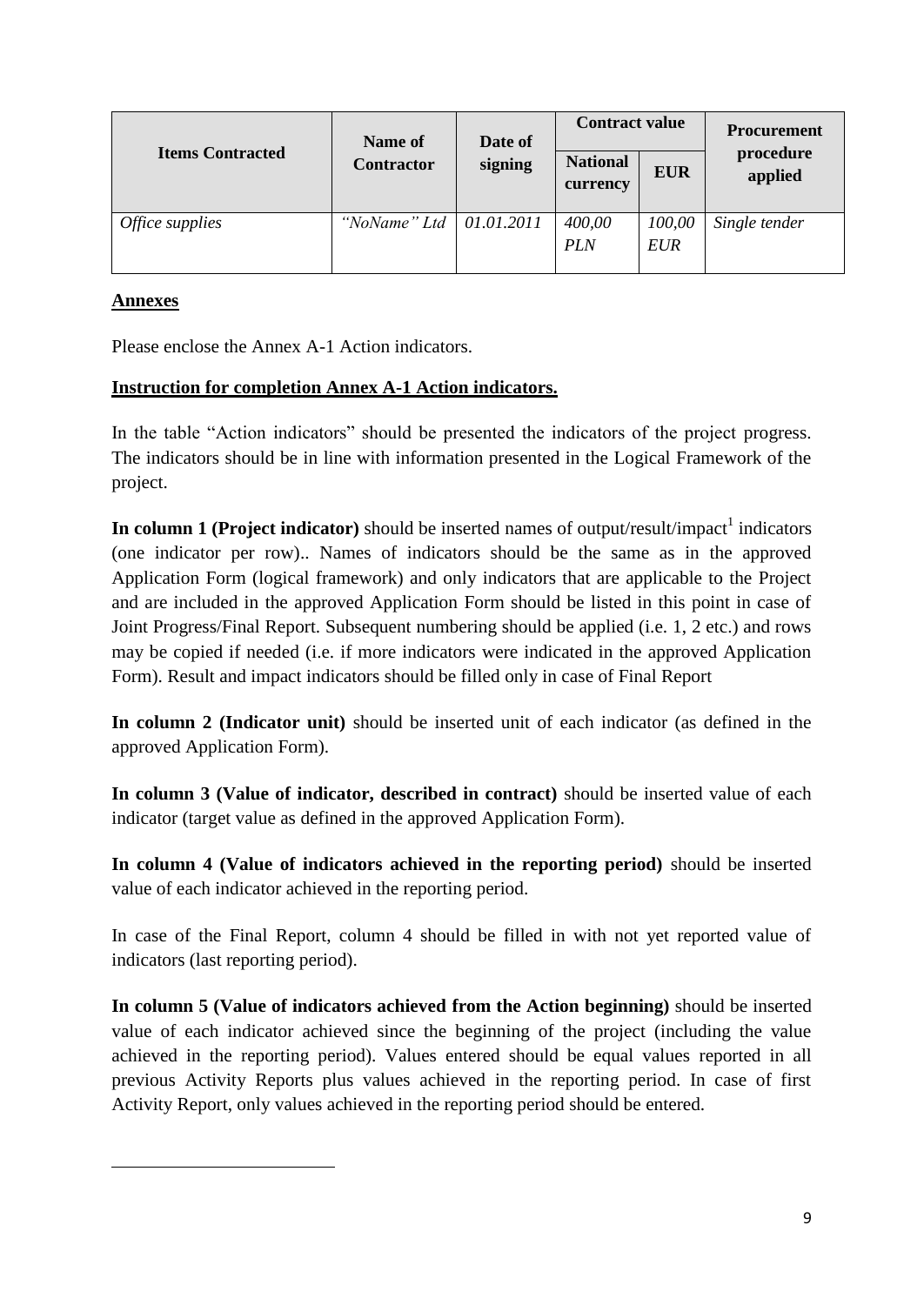**In column 6 (% - indicator progress (5/3\*100%))**, rate of each indicator's implementation from the beginning of the project to the end of the reporting period should be calculated in percentage of its target value. Value in column 5 should be divided by value in column 3 and multiplied by 100.

**In column 7 (Value of indicators forecasted to be achieved in the next reporting period)** should be inserted value of each indicator forecasted to be achieved in the next reporting period. In case of Final Report, column 7 should state 'Not applicable'.

*Example*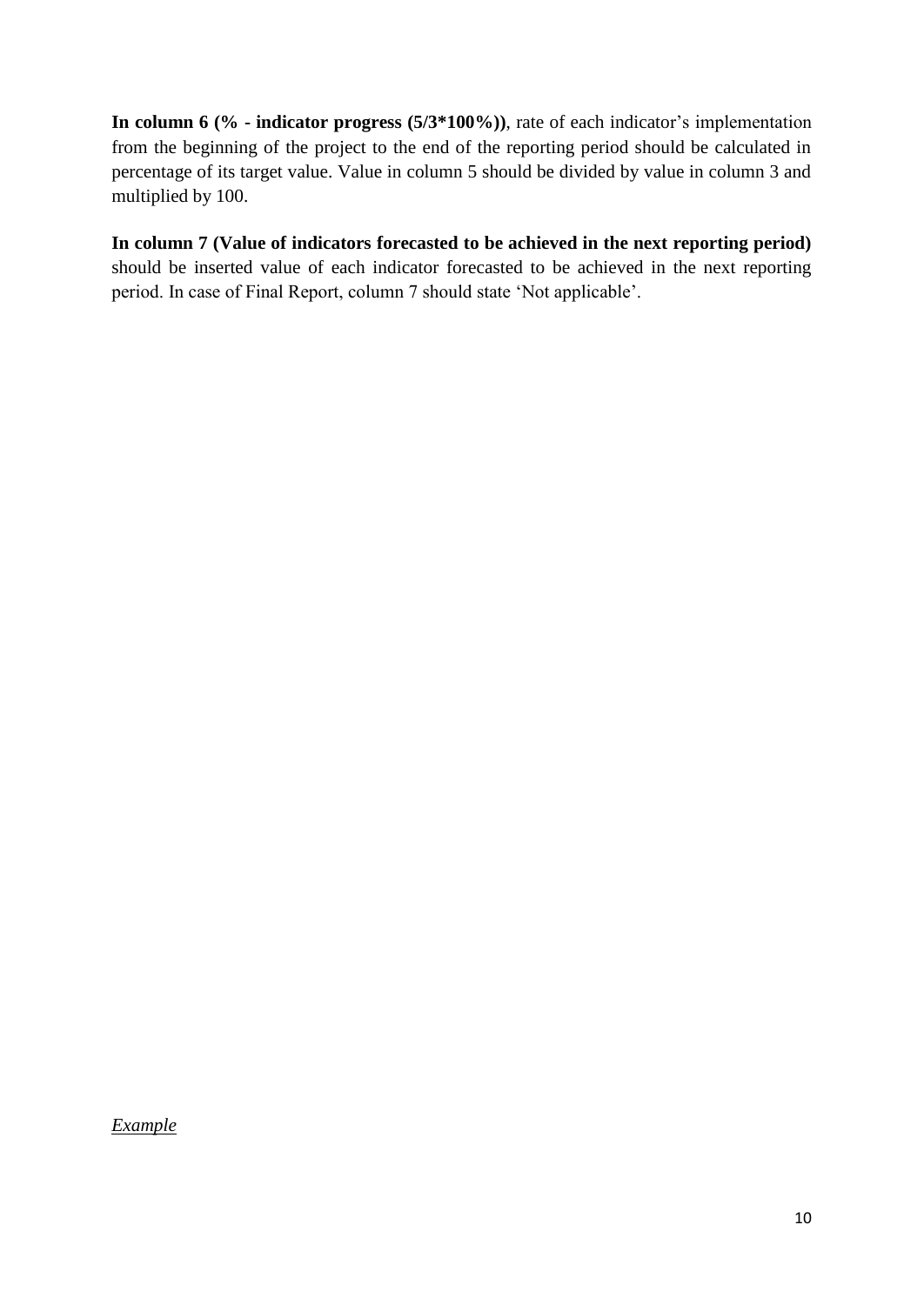*The Project is submitted under the Priority 2* "*Improving the quality of life", Measure 2.1* "*Natural environment protection in the borderland". In the project description it is indicated that it will be organized 4 seminars for teachers (output indicator "Number of organized seminars") and that 200 persons will participate in these seminars (Output indicator "Number of persons participating in organized seminars"). The implementation period is 12 calendar months.*

*During the first four months of the project implementation period the Lead Partner organized 1 seminar where 46 persons participated.*

| <b>Project indicator</b>                                          | <b>Indicator</b><br>unit | <b>Value of</b><br>indicator,<br>described<br>in<br>contract | <b>Value of</b><br>indicator,<br>achieved<br>in<br>reporting<br>period | <b>Value of</b><br>indicator<br>achieved<br>from the<br><b>Action</b><br>beginning | $\%$ -<br>indicator<br>progress<br>$(5/3 *$<br>$100\%$ | Value of<br>indicator,<br>planned to<br>achieve in<br>the next<br>reporting<br>period |
|-------------------------------------------------------------------|--------------------------|--------------------------------------------------------------|------------------------------------------------------------------------|------------------------------------------------------------------------------------|--------------------------------------------------------|---------------------------------------------------------------------------------------|
| $\mathbf{1}$                                                      | $\overline{2}$           | $\overline{\mathbf{3}}$                                      | $\overline{\mathbf{4}}$                                                | 5                                                                                  | 6                                                      | $\overline{7}$                                                                        |
| Output indicator                                                  |                          |                                                              |                                                                        |                                                                                    |                                                        |                                                                                       |
| 1. Number of<br>organized seminars                                | seminar                  | $\overline{4}$                                               | $\mathbf{1}$                                                           | $\mathbf{1}$                                                                       | 25%                                                    | $\overline{2}$                                                                        |
| 2. Number of<br>persons<br>participating in<br>organized seminars | persons                  | 200                                                          | 46                                                                     | 46                                                                                 | 23%                                                    | 100                                                                                   |
| Result indicator                                                  |                          |                                                              |                                                                        |                                                                                    |                                                        |                                                                                       |

*Annex A-1 enclosed to the first brief narrative report:*

#### 2) Non-quantitative indicators

*Please provide information about non-quantitative indicators included in the Logframe and the Action i.e. improvement of the image of the Municipality*

#### 3) comments on Action impact

*Please provide information how the achievement of the indicators will affect the Action.*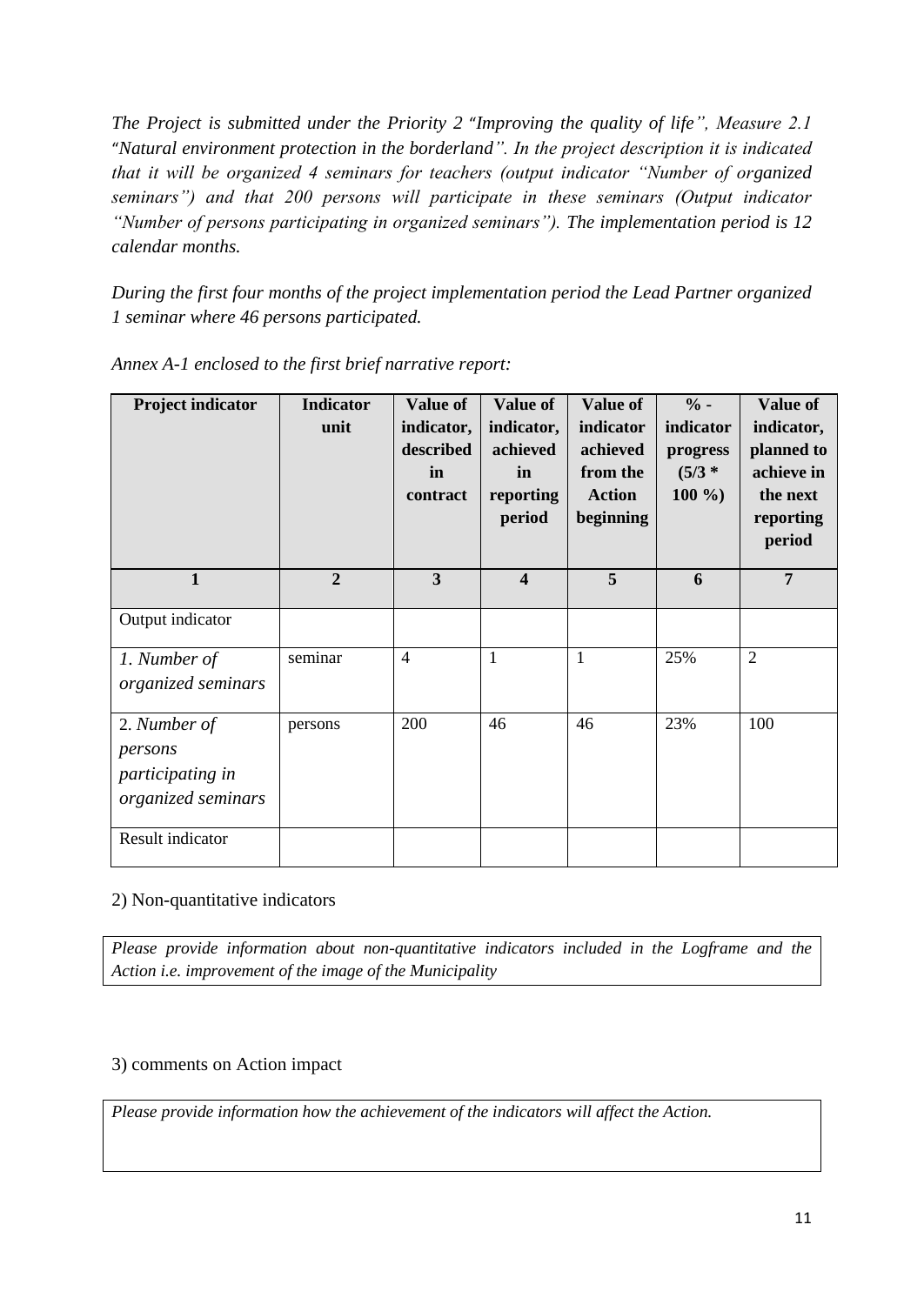| Annex A-1 enclosed to the second brief narrative report: |  |  |  |  |  |  |
|----------------------------------------------------------|--|--|--|--|--|--|
|----------------------------------------------------------|--|--|--|--|--|--|

| <b>Project indicator</b>                                          | <b>Indicator</b><br>unit | Value of<br>indicator,<br>described<br>in<br>contract | <b>Value of</b><br>indicator,<br>achieved<br>in<br>reporting<br>period | Value of<br>indicator<br>achieved<br>from the<br><b>Action</b><br>beginning | $\%$ -<br>indicator<br>progress<br>$(5/3 *$<br>$100\%$ | Value of<br>indicator,<br>planned to<br>achieve in<br>the next<br>reporting<br>period |
|-------------------------------------------------------------------|--------------------------|-------------------------------------------------------|------------------------------------------------------------------------|-----------------------------------------------------------------------------|--------------------------------------------------------|---------------------------------------------------------------------------------------|
| $\mathbf{1}$                                                      | $\overline{2}$           | $\overline{\mathbf{3}}$                               | $\overline{\mathbf{4}}$                                                | 5                                                                           | 6                                                      | $\overline{7}$                                                                        |
| Output indicator                                                  |                          |                                                       |                                                                        |                                                                             |                                                        |                                                                                       |
| 1. Number of<br>organized seminars                                | seminar                  | $\overline{4}$                                        | $\overline{2}$                                                         | 3                                                                           | 75%                                                    | $\mathbf{1}$                                                                          |
| 2. Number of<br>persons<br>participating in<br>organized seminars | persons                  | 200                                                   | 84                                                                     | 130                                                                         | 65%                                                    | 70                                                                                    |
| Result indicator                                                  |                          |                                                       |                                                                        |                                                                             |                                                        |                                                                                       |

At the end there should be name of the authorised person . Report should be signed and dated.

The report must be sent by e-mail and registered mail/courier service or hand delivery not later the 21 calendar days after the end of **each 4 months reporting period**.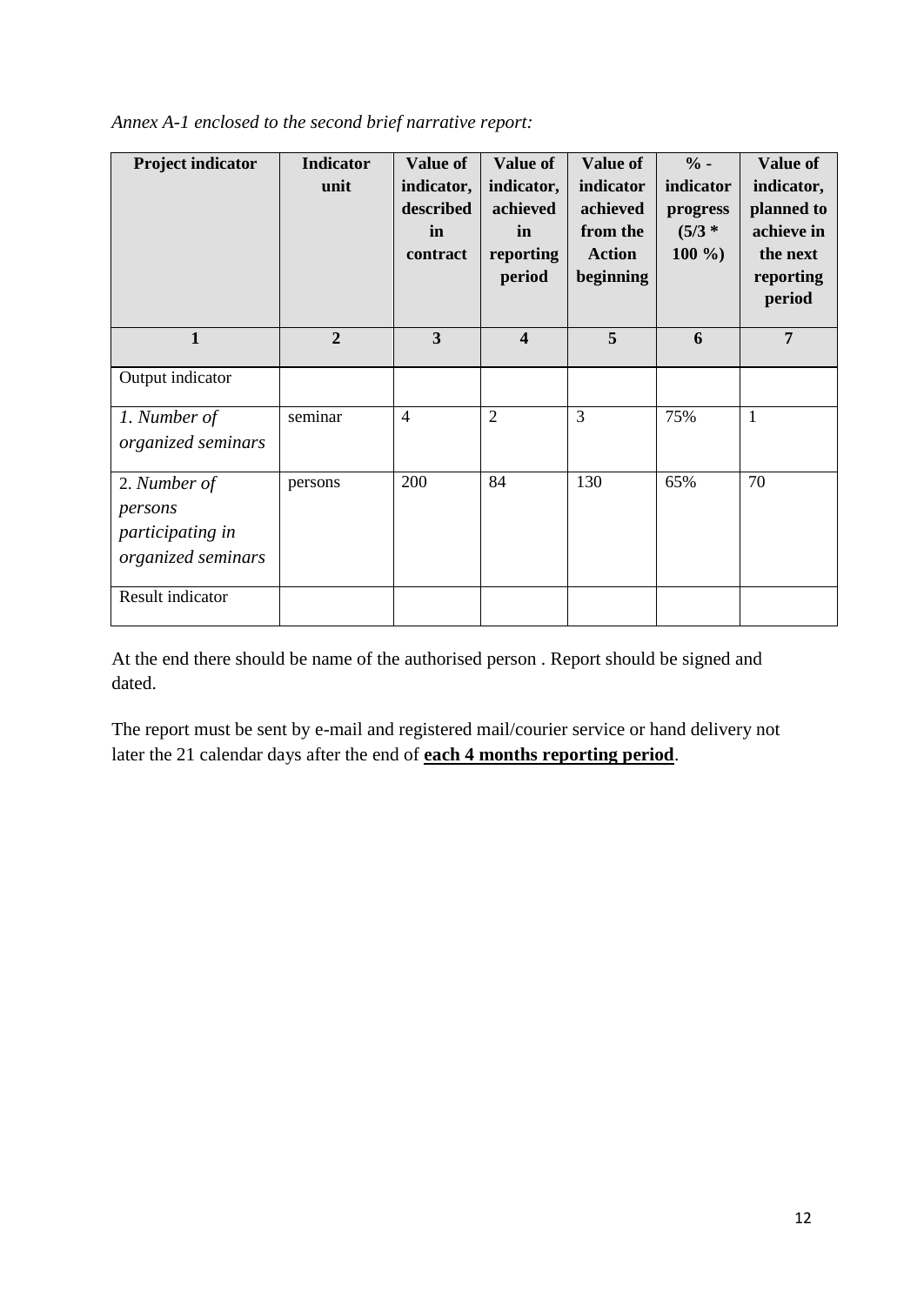# <span id="page-12-0"></span>**II. INTERIM NARRATIVE REPORT**

The interim project report template is similar to brief narrative report and includes the following sections:

# <span id="page-12-1"></span>**1. Description**

**1.1-1.7** – please provide the same information as in brief narrative report.

**1.8. Target country(ies) or region(s)** - please specify the exact names of the country(ies), region(s), area(s) or town(s) where the project is implemented and which shall benefit from the project implementation as was specified in your proposal.

**1.9. Final beneficiaries &/or target groups (if different) (including numbers of women and men)** – please list the groups/entities who are directly positively affected by the project and are expected to benefit from the project implementation in the longer term at the level of the society or sector.

**1.10. Country (ies) in which the activities take place (if different from 1.8)** - indicate if not applicable (N/A)

#### <span id="page-12-2"></span>**2. Assessment of implementation of Action activities**

**2.1. Executive summary of the Action** – please provide the information about general project progress for the reporting period, including the information on project strengths, project achievements, and challenges to completing.

**2.2. Activities and results -** you should list all activities implemented during the reporting period in line with description of the Description of the Action (Annex I to your Grant Contract). You should also describe achieved results in comparison with planned achievements.

**2.3. Please list activities that were planned and that you were not able to implement (if any), explaining the reasons for these.** In case some activities were indicated in your action plan for the reporting period and were not implemented, please describe here reasons and determine a new deadline for its implementation. If not applicable, please indicate N/A.

**2.4. What is your assessment of the result of the Action so far?** Please compare planned project indicators with the project achievements on the end of the reporting period.

You should list here all contracts awarded during the reporting period in case you have subcontracted.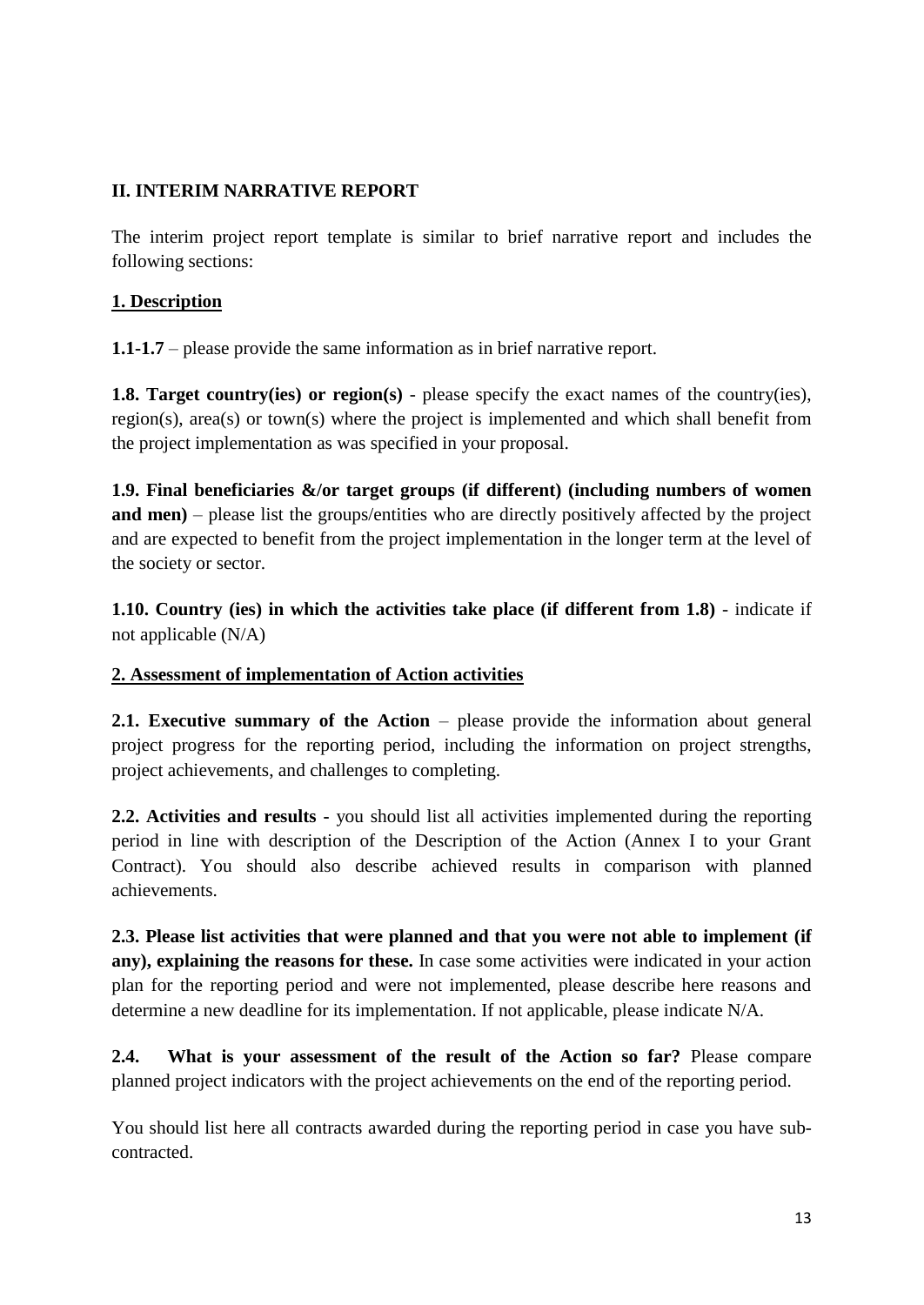**2.5. Please provide an updated action plan.** An updated action plan should include all activities that were planned, but not implemented during the previous reporting period (listed in the p.2.3 of the report), as well as activities that were originally foreseen for the financial period between the interim report and the next report.

**2.6. Please list all publications.** Please provide the information about all publications and other promotion materials which were published in the project framework during the reporting period. Please also enclose to the report samples of published materials.

# <span id="page-13-0"></span>**3. Partners and other Co-operation**

**3.1. How do you assess the relationship between the formal partners of this Action (i.e. those partners which have signed a partnership statement)? Please specify for each partner organization.** Include information on roles and responsibilities performed by each project partner (not sub-contractors), as well as overall level of cooperation established.

**3.2. How would you assess the relationship between your organisation and State authorities in the Action countries? How has this relationship affected the Action?** In case there was no cooperation with the state authorities, please indicate (N/A)

**3.3. Where applicable, describe your relationship with any other organisations involved in implementing the Action.** You should pay special attention to target groups and beneficiaries of the action, as well as the relation (coordination, level of involvement in project implementation, etc.) with these groups.

**3.4. Where applicable, outline any links you have developed with other actions.** Indicate if not applicable (N/A).

**3.5. If your organisation has received previous EC grants in view of strengthening the same target group, in how far has this Action been able to build upon/complement the previous one(s)? (List all previous relevant EC grants).** Fill in, if your project is the continuation of the previous action, co-financed from EC funds. Indicate if not applicable  $(N/A)$ .

# <span id="page-13-1"></span>**4. Visibility**

Please indicate how during the reporting period the final beneficiaries, target groups and/or general public were informed about the fact that the European Union has co-financed the Action.

# <span id="page-13-2"></span>**Annexes:**

# <span id="page-13-3"></span>**Annex A-1 – Action indicators**

The same as in Brief Narrative Report Please see **instruction for completion Annex A-1 Action indicators** for the brief narrative report.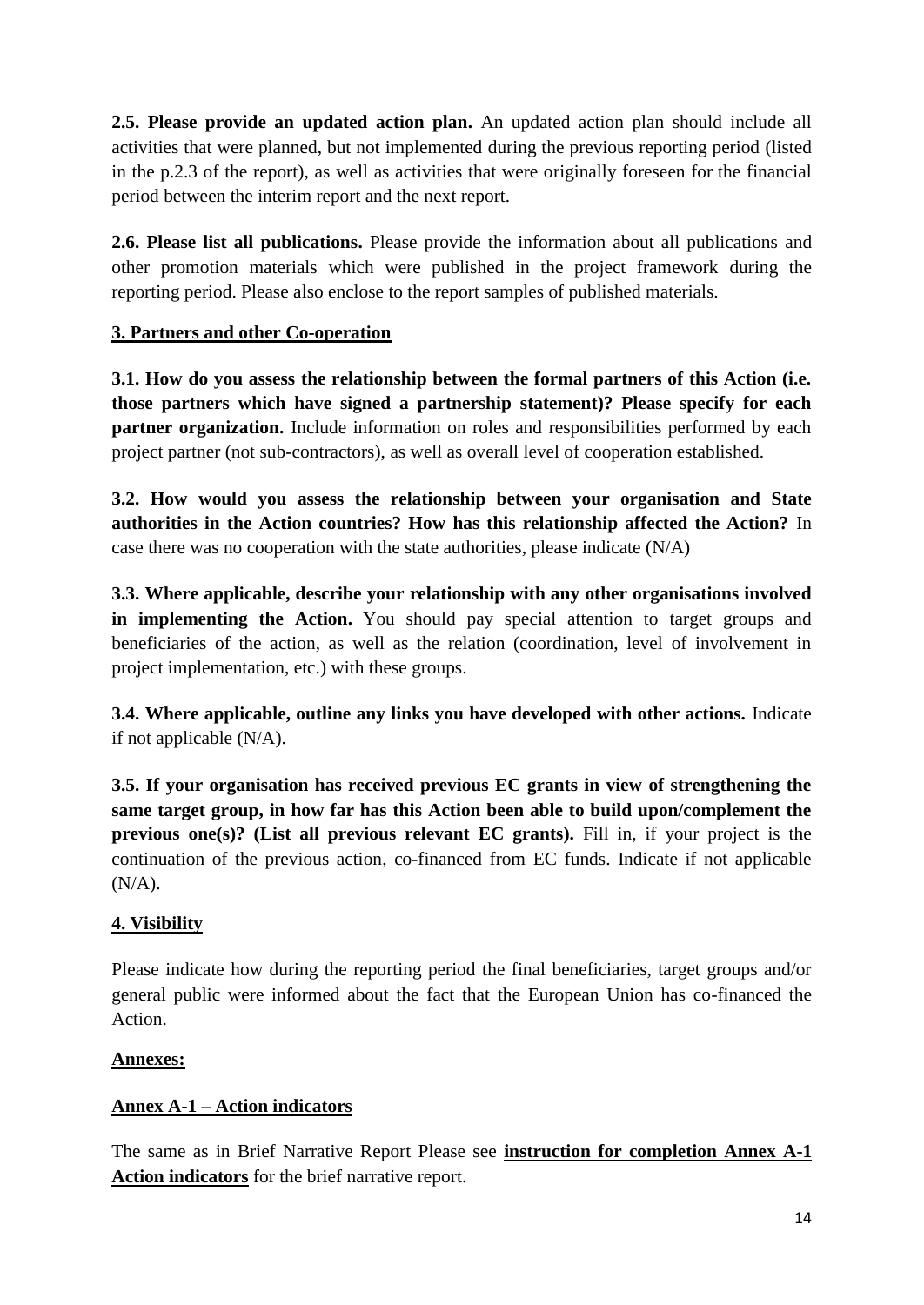# <span id="page-14-0"></span>**Annex A-2 – Sources of funding**

Please fill in the table actual information regarding financing of the project referring to the articles 3.2 and 3.4 of the Special Conditions.

#### <span id="page-14-1"></span>**Annex A-3 Eligible cost of the Action**

Please fill in the table:

| Annex A-3 Eligible cost of the Action                 |                                                     |  |  |  |  |
|-------------------------------------------------------|-----------------------------------------------------|--|--|--|--|
| <b>Name of the Beneficiary:</b>                       |                                                     |  |  |  |  |
| <b>Project No:</b>                                    |                                                     |  |  |  |  |
| Title of the project:                                 |                                                     |  |  |  |  |
| <b>Reporting period:</b>                              | dd/mm/yyyy-dd/mm/yyyy                               |  |  |  |  |
|                                                       | Action costs incurred in the reporting period       |  |  |  |  |
| Total costs in EUR                                    | 0.00                                                |  |  |  |  |
|                                                       | <b>Action cost from the beginning of the Action</b> |  |  |  |  |
| Total costs in EUR                                    | 0.00                                                |  |  |  |  |
|                                                       |                                                     |  |  |  |  |
| Date:                                                 |                                                     |  |  |  |  |
|                                                       |                                                     |  |  |  |  |
| <b>Signature of the Beneficiary's representative:</b> |                                                     |  |  |  |  |
|                                                       |                                                     |  |  |  |  |

# <span id="page-14-2"></span>**Annex A-4 Forecast timetable of Action payments**

Please fill in the table:

Value of cofinancing – in the row amount of co-financing for each quarter of the specific year.

| Action                                        | timetable of payments                  |     |               |      |      |      |      |                                                         |      |      |      |      |      |
|-----------------------------------------------|----------------------------------------|-----|---------------|------|------|------|------|---------------------------------------------------------|------|------|------|------|------|
|                                               | funding                                |     | П             | Ш    | IV   |      | П    | Ш                                                       | IV   |      | Н    | Ш    | IV   |
|                                               |                                        | 201 | 2011          | 2011 | 2011 | 2012 | 2012 | 2012                                                    | 2012 | 2013 | 2013 | 2013 | 2013 |
| <i>Indicate</i><br>number and<br>title of the | <b>Indicate</b><br>total ENPI<br>$co-$ |     | specific year |      |      |      |      | Indicate amount of co-financing for each quarter of the |      |      |      |      |      |
|                                               | financing                              |     |               |      |      |      |      |                                                         |      |      |      |      |      |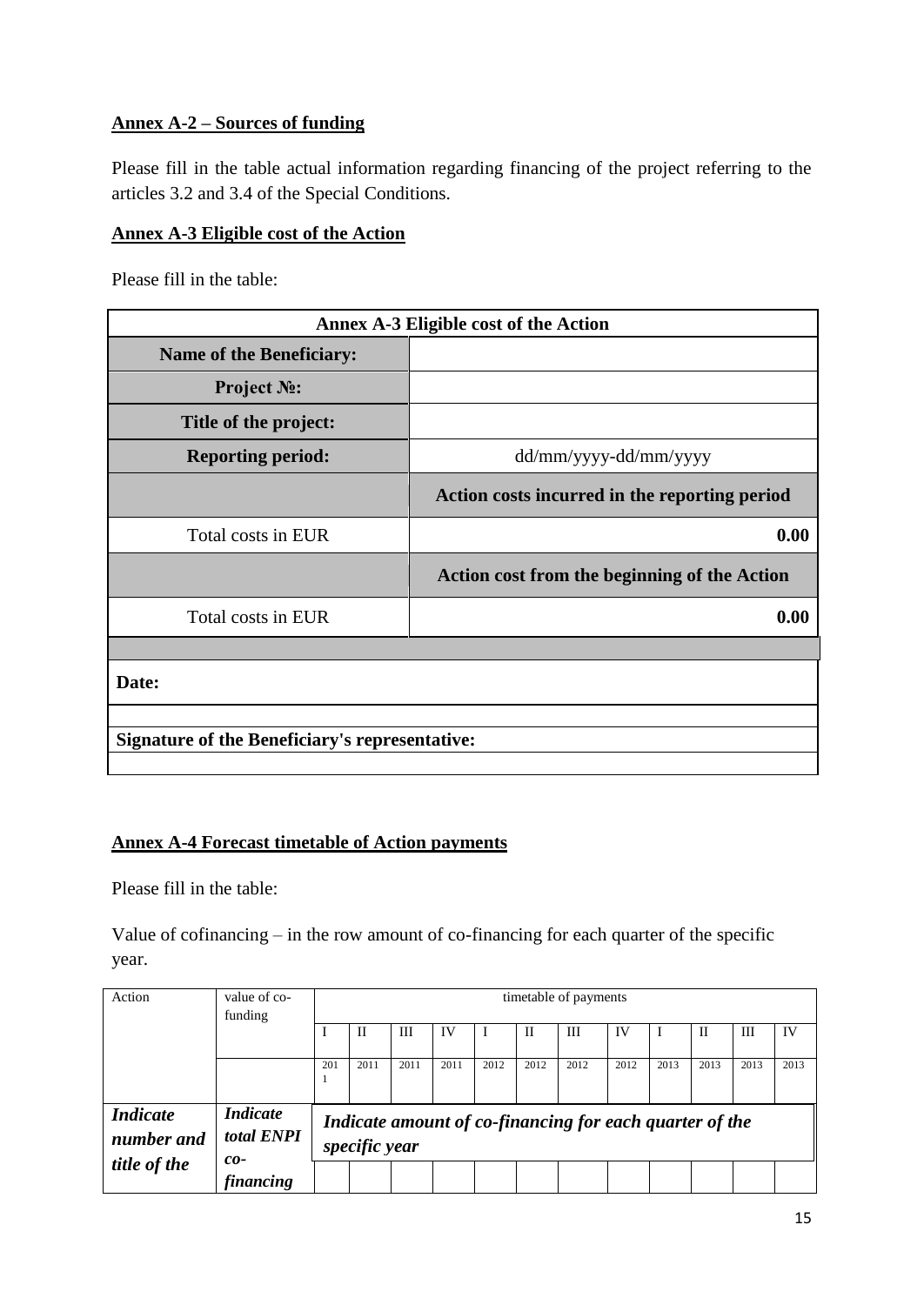| project |  |  |  |  |  |  |  |
|---------|--|--|--|--|--|--|--|
|         |  |  |  |  |  |  |  |

#### <span id="page-15-0"></span>**Annex A-5 Interim financial report**

Please fill in the table "Interim financial report" all eligible expenditures incurred during the reporting period.

**In cell A4** please indicate the reporting period.

**In columns "Expenditures" and "Budget as per contract/addendum"** should be inserted signed project budget (Annex III to the Grant Contract, working sheet b1) for whole implementation period.

**Remember:** Beneficiary is obliged to inform in writing the JMA about any transfer between items within the same main budget heading including cancellation or introduction of an item, or a transfer between main budget headings involving a variation of 15% or less of the amount originally entered (or as modified by addendum) in relation to each concerned main heading for eligible costs. This method may not be used to amend the headings for administrative costs or the contingency reserve

In case the JMA has approved any reallocation between budget lines or the use of part of the reserve for contingency, indicate it **in columns "Reallocation and use of contingencies".**

**Remember:** Any changes which exceed 15% of the amount originally entered must be set out in writingin an addendum to the Grant Contract. Beneficiary is obliged to provide amended (new) budget .

**In columns "Expenditures incurred** *per currency***"** should be indicated number of units, unit cost, total cost in original currency and total cost in Euro for each currency (e.g. PLN, BYR or UAH) and budget line. Please insert a set of four columns per each currency, in which expenditures were incurred.

**In columns "Expenditures incurred** *total for the period in EUR***"** should be indicated number of units and total cost in Euro for all currencies for each budget line.

**Remember:** According to General Conditions, article 15.8 any conversation into euro of the real costs borne in other currencies shall be done at the rate made up by the average of the rates (or for the last month which is covered by the report, according to Call for Proposals requirements) published in InforEuro for the months covered by the reporting period, available at:

<http://ec.europa.eu/budget/inforeuro/index.cfm?Language=en>

**In column "Expenditures incurred** *cumulated costs (before current report)***"** please indicate total costs in Euro from previous approved financial reports for each budget line.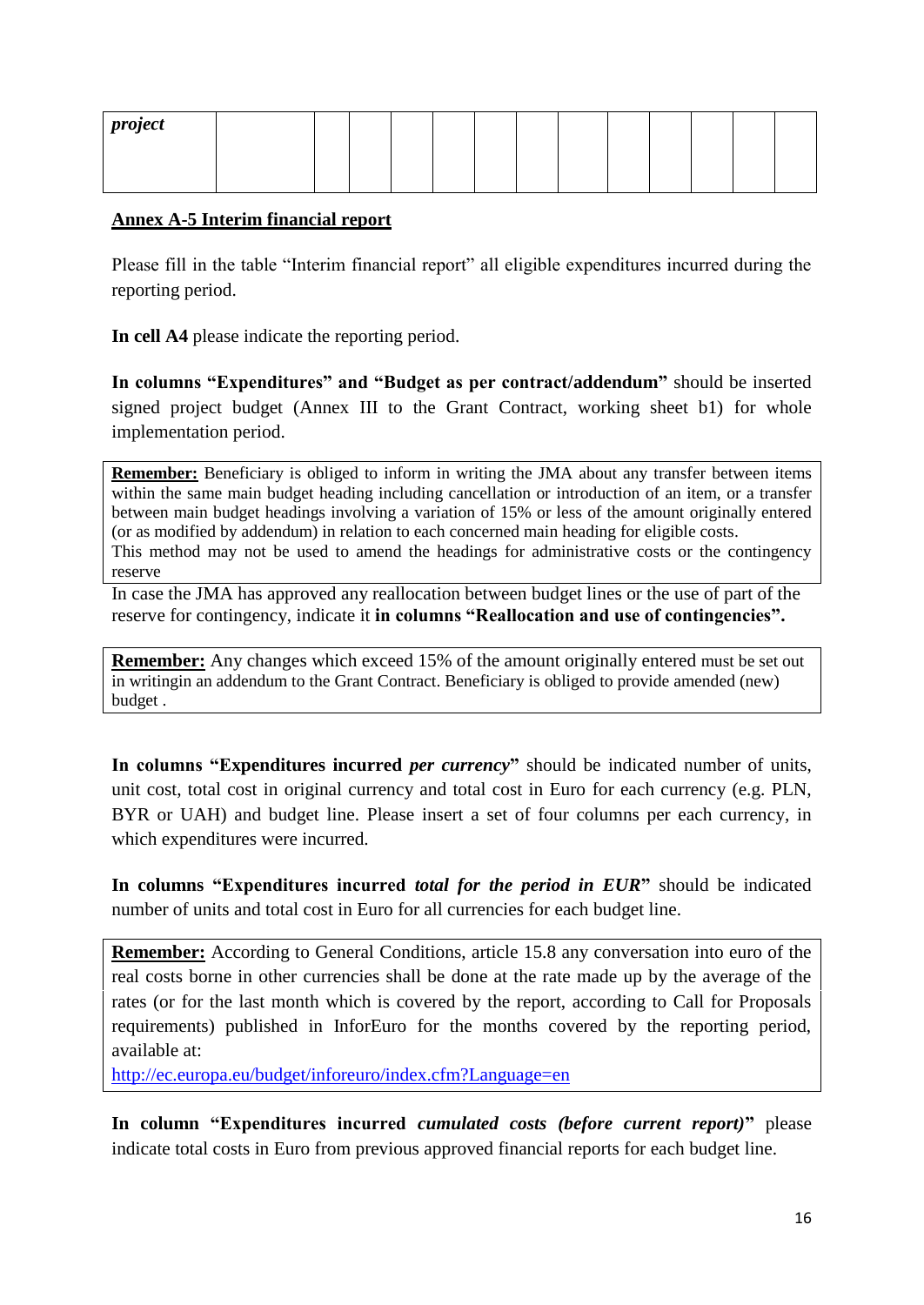**In column "Expenditures incurred** *cumulated costs (from start of implementation to present report included*)" please indicate total costs in Euro incurred in the framework of project till the end of reporting period.

# <span id="page-16-0"></span>**Annex A-6 Summary of Timesheets on the Action**

Please fill in the table basing on data indicated in timesheets and remember that all information should be coherent with information in project description and budget category l "Human Resources". Add as many rows as employees and as many set of columns (# of days worked and monthly salary (EUR) as many months are included in the reporting period..

# <span id="page-16-1"></span>**Annex A-7 Summary of Per diems on the Action**

Please fill in the table with all needed details concerning per diems paid under the budget line 1.3 Per diems for missions/travel. Add as many rows as trips. If not applicable please indicate  $(N/A)$ 

# <span id="page-16-2"></span>**Annex A-8 Forecast Budget & follow up**

According to the article 9.2 of the General Conditions the Beneficiary may amend the budget and inform in writing without delay the Contracting Authority accordingly. In order to identify the need to request authorization of JMA (over 15% of the of the amount originally entered) for a budget change you should fill in the table "Forecast Budget & follow-up".

**In columns "Expenditures" and "Total budget as provided in Contract/Addendum"**  please insert actual signed project budget (Annex III to the Grant Contract, working sheet b1) for whole implementation period.

**In column "Costs incurred in reporting period"** please indicate costs incurred in reporting period basing on information provided in Annex A-5.

**In column "Cumulated costs"** please indicate costs incurred from the start of project implementation till the end of reporting period.

**In columns "Forecast for the next reporting period (dd/mm/yyyy-dd/mm/yyyy)"** please indicate planned costs for the next reporting period.

#### <span id="page-16-3"></span>**Annex A-9 List of expenditures**

Please insert all expenditures incurred in the reporting period in the proposed table. You should describe each invoice under the each budget line separately. Please add as many rows as needed.

**In column "Expenditures"** should be inserted names of budget lines according to Annex III to the Grant Contract, working sheet b1.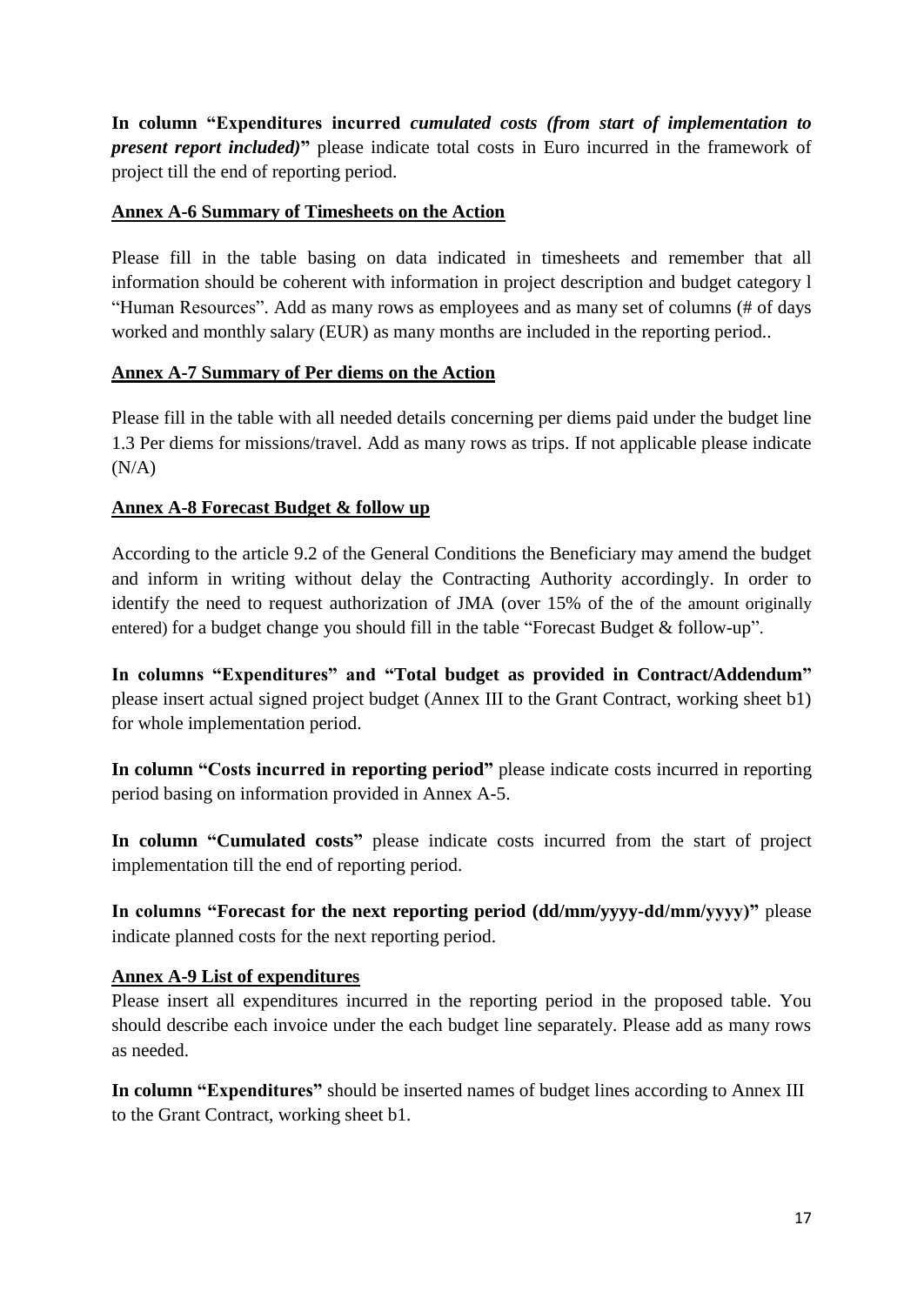**Columns "# Units", "Unit cost (in national currency)", "Costs (in national currency)"**  and "Costs (in EUR)" should be indicated number of units, unit cost, total cost in original currency and total cost in Euro for each currency (e.g. PLN, BYR or UAH) and expenditure. Please insert a set of four columns per each currency, in which expenditures were incurred.

#### <span id="page-17-0"></span>**Annex B - Request for payment**

Please fill in the requested information using the template of request for payment presented in Annex V to the Grant Contract "Request for payment for grant Contract".

#### <span id="page-17-1"></span>**Annex D - Letter of endorsement**

Please find below the sample letter of endorsement:

| <b>LETTER OF ENDORSEMENT</b>                                                                                                                                         |
|----------------------------------------------------------------------------------------------------------------------------------------------------------------------|
| $\ldots$ , $\ldots$ , 200                                                                                                                                            |
| <b>Project Title:</b>                                                                                                                                                |
| <b>Contract Number:</b>                                                                                                                                              |
| <b>Name of Partner:</b>                                                                                                                                              |
|                                                                                                                                                                      |
| I endorse the Interim/Final Report, including the financial report, submitted in respect of the above<br>mentioned project.                                          |
| I confirm that all the general and specific conditions attached to the Grant Contract have been met,<br>and the project has been implemented as originally proposed. |
| I declare that separate accounting procedures have been set up within my authority for the above<br>mentioned project.                                               |
| I declare the average monthly Euro exchange rates, as published by the European Commission, have<br>been used.                                                       |
| I confirm that my authority has contributed the agreed amount of co-financing of Euro  to<br>the project.                                                            |
|                                                                                                                                                                      |
| Signature:                                                                                                                                                           |
| Name:                                                                                                                                                                |
| Function:                                                                                                                                                            |
| Official stamp of the Beneficiary                                                                                                                                    |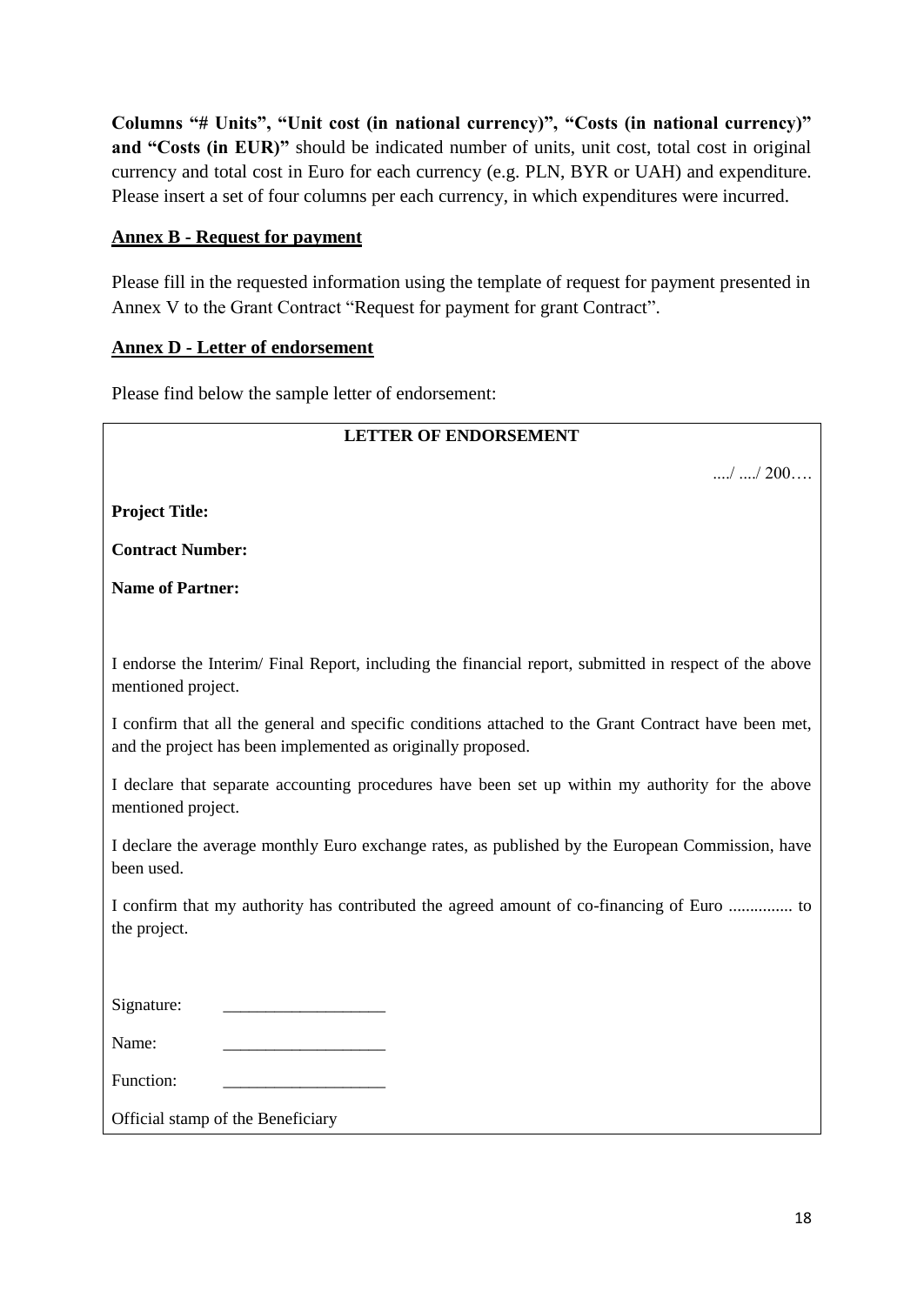# <span id="page-18-0"></span>**Annex E - Expenditure verifications**

Please enclose "Report for an Expenditure Verification of a Grant Contract External Actions of the European Union". The template of the report is included in Annex VII to the Grant Contract.

**Remember:** Expenditure Verification Report must cover the same period as interim report

# <span id="page-18-1"></span>**Annex F - Copy of the invoices**

Please provide copy of the all invoices incurred expenses. On each invoice should be indicated **"Financed by the the EU within European Neighborhood and Partnership Instrument in the framework of the Cross-Border Cooperation Programme "Poland-Belarus-Ukraine 2007-2013"**

Each invoice should include a short description in English with following information:

- 1. Name of the Programme
- 2. Name of the Project
- 3. Number of the Grant Contract
- 4. Number of invoice
- 5. Budget line under which the invoice was paid (according to the Grant Contract)
- 6. Registration number of invoice in the Beneficiary's (or Partner's) accounting system.
- 7. Description what is it (e.g. invoice for translation PL BY needed for conference X)
- 8. Procurement procedure which was applied. (Polish Beneficiaries should indicate relevant article of the Polish law on public procurement).
- 9. ENPI co-financing (% and amount).
- 10. Approval of expenditure by authorized persons (head of the organization, chief accountant, project co-coordinator etc.)

All enclosed copies of documents must be certified as a true to the original by the Beneficiary (dated and signed by authorized person). All copies of invoices should be organized according to budget lines (first invoices related to budget line 1 Human Resources, than 2 Travel Costs, etc).

#### <span id="page-18-2"></span>**Annex G - Copy of the Timesheets**

Please provide copy of the Timesheets of personnel working with the project.

There is no required template for timesheet. You may find sample of timesheet on the following EC website: [http://ec.europa.eu/europeaid/work/procedures/financial-management](http://ec.europa.eu/europeaid/work/procedures/financial-management-toolkit_en.htm)[toolkit\\_en.htm](http://ec.europa.eu/europeaid/work/procedures/financial-management-toolkit_en.htm)

Please remember that each timesheet has to be signed by each project staff and the person supervisor.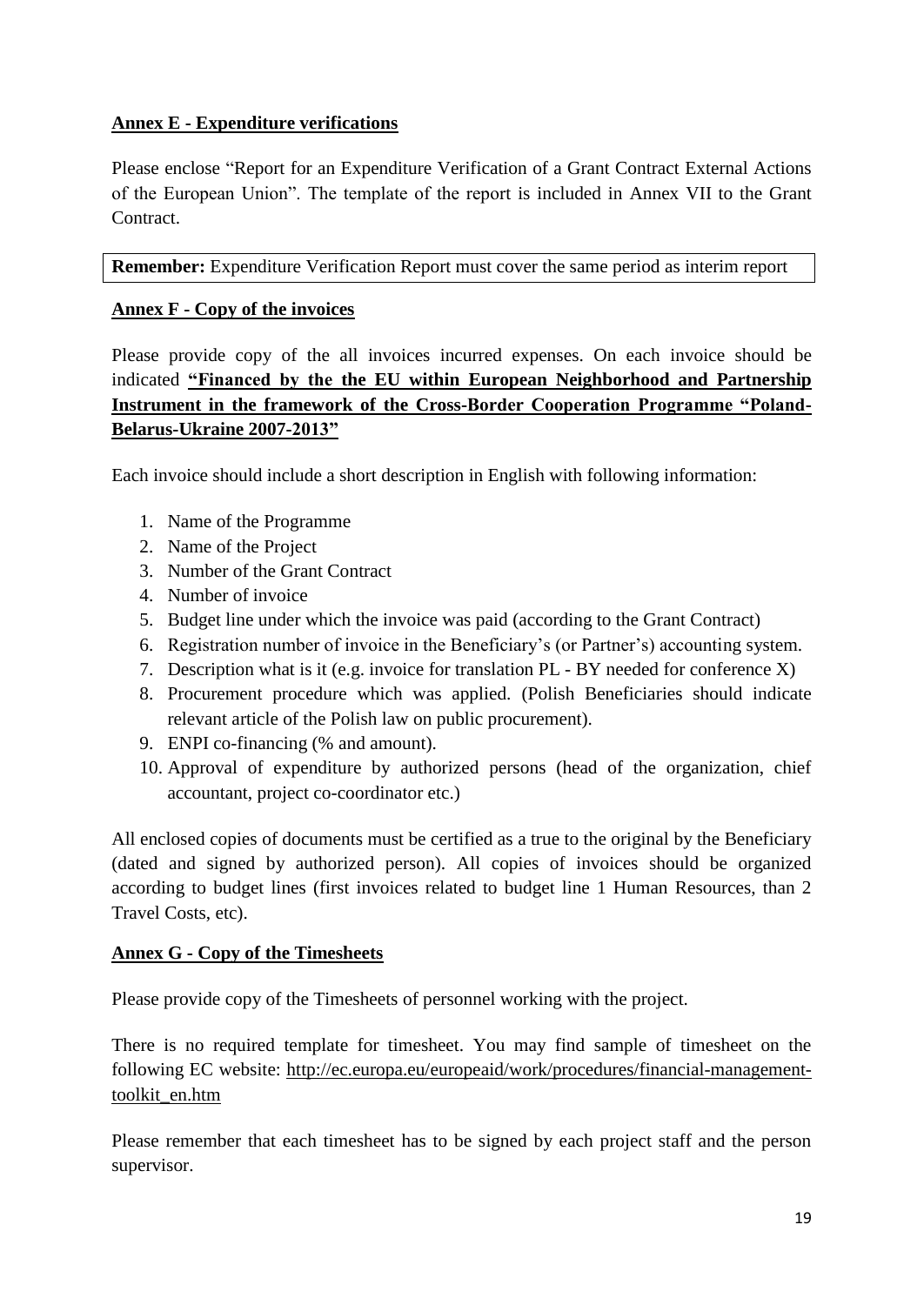# <span id="page-19-0"></span>**Annex H - Copies of all the supporting documents (contracts, subcontracts, contract with auditor etc.)**

Please provide copy all supporting documents concerning costs of the activity implementation.

# <span id="page-19-1"></span>**Annex I - Tender documentation, if appropriate**

If the Beneficiary carried out tender procedure, please provide copy of tender documentation.

# <span id="page-19-2"></span>**Annex J - Certificate of origin, if appropriate**

According to the articles 23 and 24 of Council Regulation (EEC) No 2913/92 of 12 October 1992 establishing the Community Customs Code and other Community legislation governing non-preferential origin. Contractors must present proof of origin to the Beneficiary no later than when the first invoice is presented, for equipments and vehicles of a unit cost on purchase of more than  $\epsilon$  5 000. The certificate of origin must be made out by the competent authorities of the country of origin of the supplies and must comply with the rules laid down by the relevant Community legislation.

Please provide all needed certificates of origin.

# <span id="page-19-3"></span>**Annex K - Copy of studies, documentation produced for seminars, meetings and publication purposes**

Please provide copies all documents produced during project implementation, even if they are not results.

#### <span id="page-19-4"></span>**Annex L - Copy of works and/or supplies Certificate of provisional acceptance**

Please provide signed protocol of acceptance of works, supplies or other activities

# <span id="page-19-5"></span>**Annex M - Photo documentation of the Action, newspaper or Internet articles etc.**

Please provide all documentation concerning promotion the Action.

**Remember:** The report must be completed and signed by the authorised person. The information provided must correspond to the financial information that appears in the financial report. Please complete the report using a typewriter or computer. Please expand the paragraphs as necessary. *Please refer to the Special Conditions of your grant contract and send one copy of the report to each address mentioned .*The Joint Managing Authority/ Joint Technical Secretariat will reject any incomplete or badly completed reports. The answer to all questions must cover the reporting period as specified in point 1.7.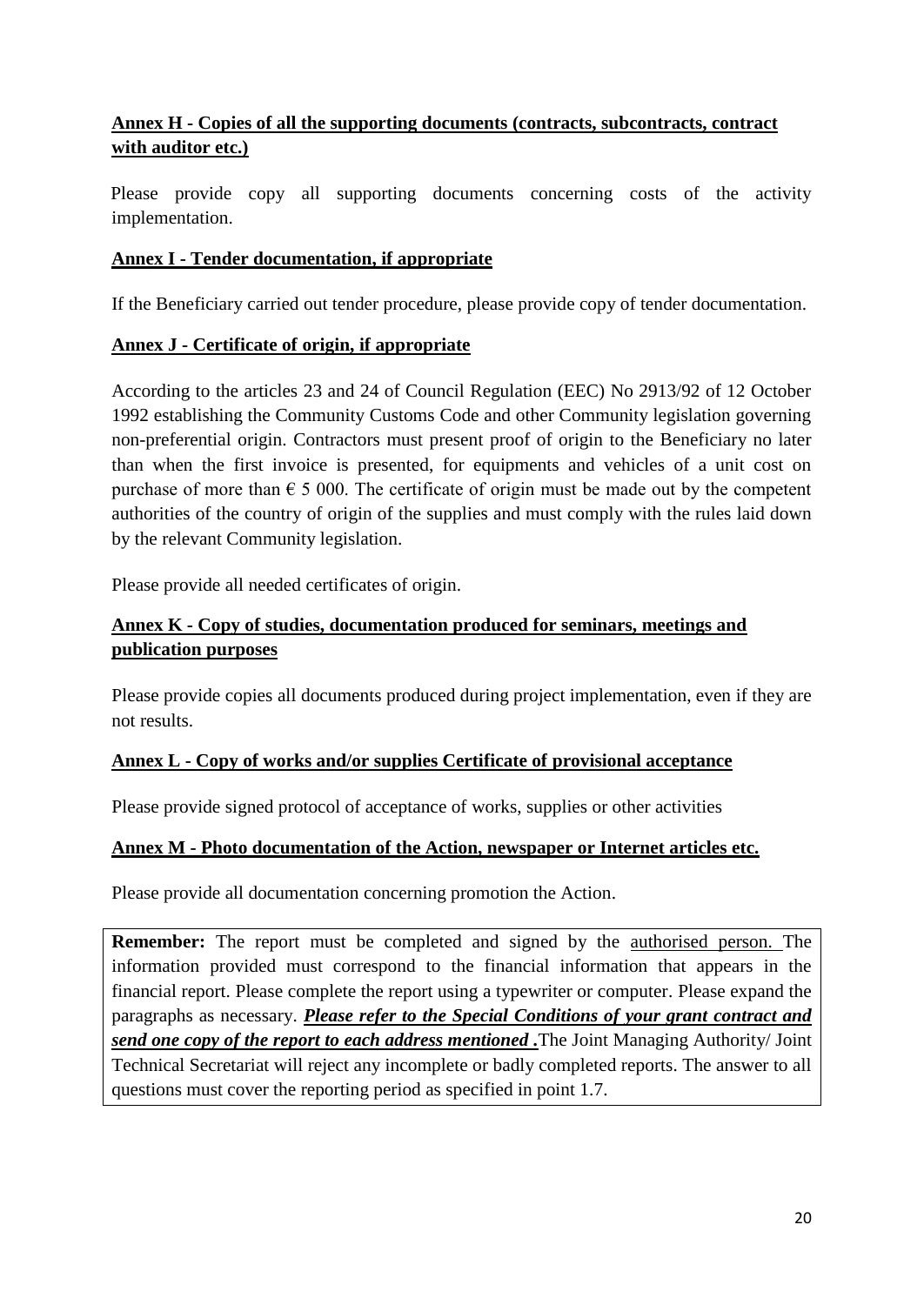#### <span id="page-20-0"></span>**III. FINAL NARRATIVE REPORT**

The final narrative report shows the extent to which the project has met its objectives and should emphasis results achieved during the project implementation.

The final narrative report includes the following sections:

<span id="page-20-1"></span>**1. Description** – please provide the same information as in interim narrative report

<span id="page-20-2"></span>**2. Assessment of implementation of action activities,** including:

**2.1 Executive summary of the Action** – same as in interim report but for whole implementation period.

**2.2 Activities and results** - same as in interim report. The emphasis should be on results achieved.

**Remember:** you should include all activities realized from start of the Action indicating which activities were included in your previous interim reports

**2.3 Activities that have not taken place.** In case some activities were indicated the approved proposal and were not implemented, please list them here and describe reasons. If not applicable, please indicate N/A.

**2.4. What is your assessment of the results of the Action?** You should comment on level of fulfilment of the overall and specific objectives indicated in the project proposal. You should quantify wherever possible and refer to indicators and sources of verification from the LogFrame.

**2.5. What has been the outcome on both the final beneficiaries &/or target group (if different) and the situation in the target country or target region which the Action addressed?** Please describe outcome on final beneficiaries/target groups and situation in the target country/region. Referring to the situation/information indicated in the approved application form, you should describe how the situation in the region has changed because of the project and how the project has changed the situation of the final beneficiaries/target groups. Include information on training and other activities contributing to building of capacities, new experiences gained, questioning/surveys results, etc.

**2.6. Please list all materials, publications (and no. of copies) produced during the Action.** Please, don't forget to include information on dissemination.

**2.7. Please list all contracts (works, supplies, services) awarded for the implementation of the action since the last interim report if any or during the reporting period, giving for each contract the amount, the award procedure followed and the name of the contractor -** same as in brief narrative report, p.5 Subcontracting.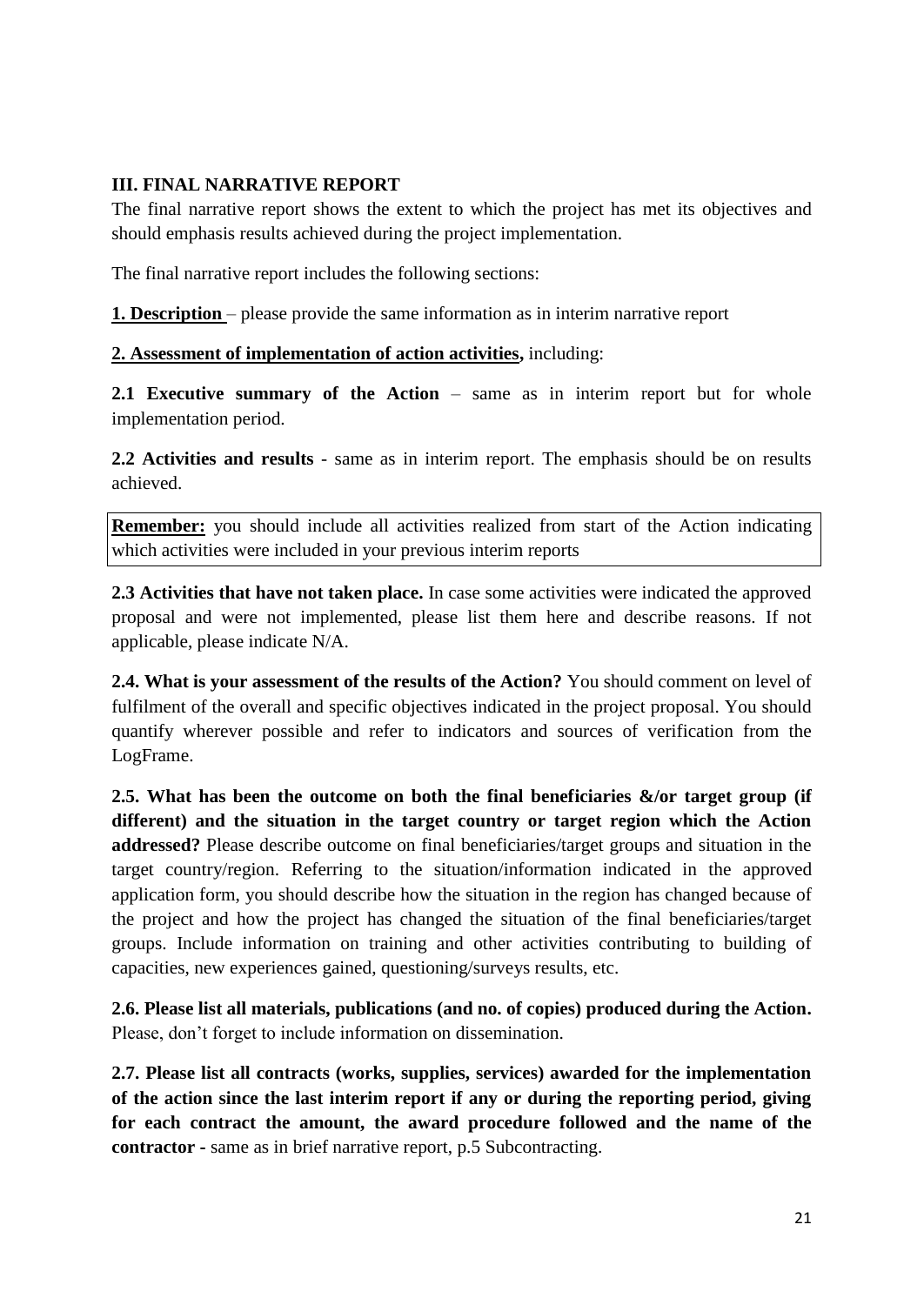**2.8. Describe if the Action will continue after the support from the European Community has ended.** Indicate what has been done to achieve sustainability and how do you plan to finance of follow-up activities after the project has ended.

**2.9. Explain how the Action has mainstreamed cross-cutting issues such as promotion of human rights, gender equality, democracy, good governance, children's right and indigenous people, environmental sustainability and combating HIV/AIDS** Describe in more details whether the project had an impact on any of the cross-cutting issues. Not only mention that an impact existed but also in detail describe the concrete influence the project had in these areas (for example contributing to equal access to information of vulnerable groups, reduced pollution etc.).

**2.10. How and by whom have the activities been monitored/evaluated?** Indicate how you have monitored project implementation internally. In case you have conducted external evaluation, please attach the evaluation report.

**2.11. What has your organisation/partner learned from the Action and how has this learning been utilised and disseminated?** Has the project contributed to building of your organization/partner organization' capacities. If so, how? If not, why not?

# <span id="page-21-0"></span>**3. Partners and other Co-operation**

**3.1. How do you assess the relationship between the formal partners of this Action (i.e. those partners which have signed a partnership statement)?** Include information on roles and responsibilities performed by each formal partner (not sub-contractors), as well as overall level of cooperation established.

**3.2. Is the partnership to continue? If so, how? If not, why?** Please, describe the further cooperation between project partners after the project implementation. Indicate if a contract on future cooperation has been/will be signed.

**3.3. How would you assess the relationship between your organisation and State authorities in the Action countries? How has this relationship affected the Action**? In case there was no cooperation with the state authorities, please indicate (N/A).

**3.4. Where applicable, describe your relationship with any other organisations involved in implementing the Action.** You should pay special attention to beneficiaries and target groups of the action, as well as relation (coordination, level of involvement in project implementation, etc.) with these groups.

**3.5. Where applicable, outline any links you have developed with other actions.** If not applicable, please indicate N/A.

**3.6. If your organisation has received previous EC grants in view of strengthening the same target group, in how far has this Action been able to build upon/complement the previous one(s)? (List all previous relevant EC grants).** If not applicable, please indicate N/A.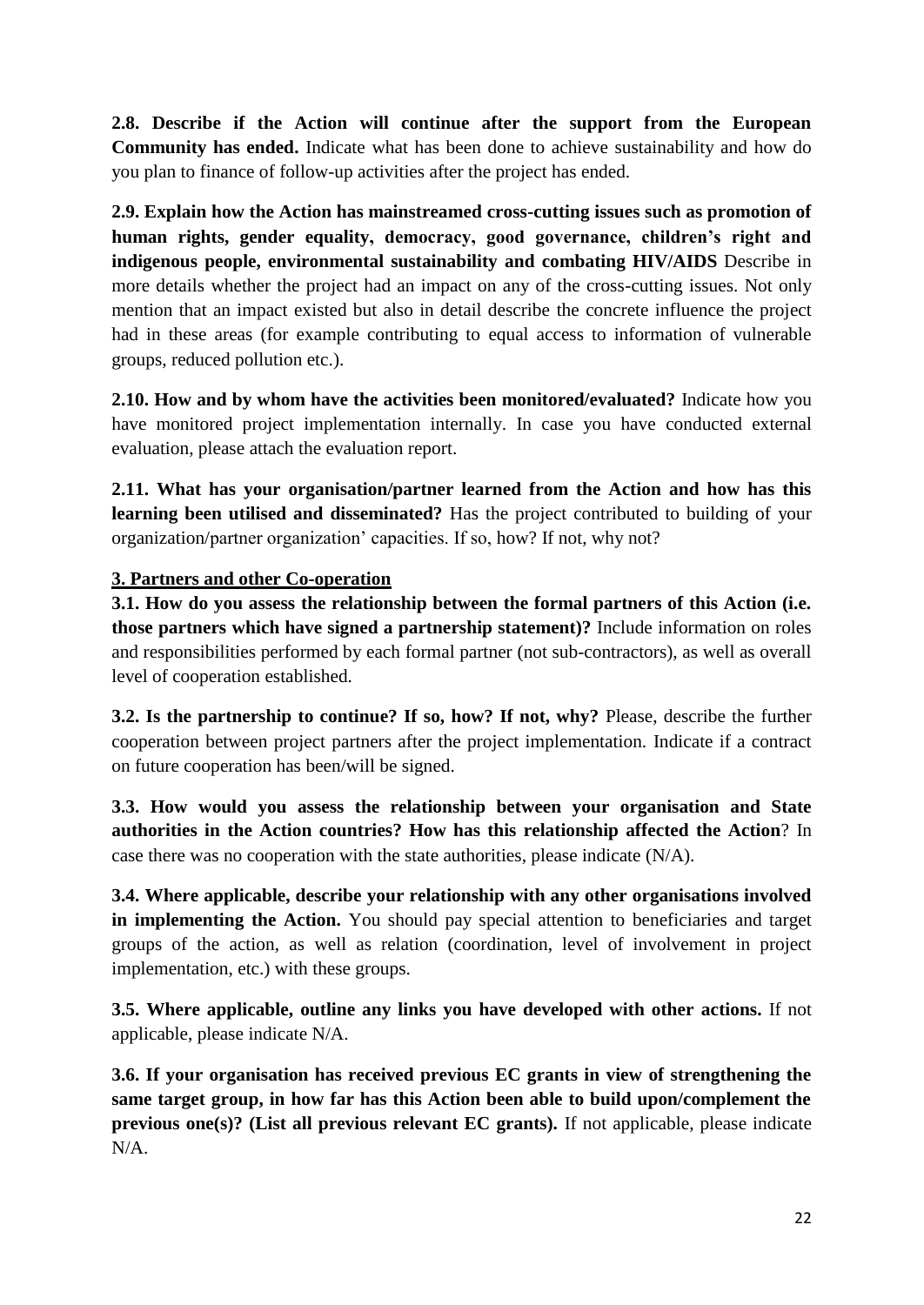**3.7 How do you evaluate co-operation with the services of the Joint Managing Authority?** Was the cooperation with Joint Technical Secretariat and Joint Managing Authority within your project satisfactory (including quality of trainings, information, assistance in problematic issues etc.)? You can give here your recommendations on improving of JTS and JMA services if any.

<span id="page-22-0"></span>**4. Visibility** –same as in interim narrative report.

**Remember:** This report must be completed and signed by the authorised person. The information provided must correspond to the financial information that appears in the financial report. Please complete the report using a typewriter or computer. Please expand the paragraphs as necessary. *Please refer to the Special Conditions of your grant contract and send one copy of the report to each address mentioned.* The Joint Managing Authority/ Joint Technical Secretariat will reject any incomplete or badly completed reports. Unless otherwise specified, the answer to all questions must cover the reporting period as specified in point 1.7. Please do not forget to attach to this report the proof of the transfers of ownership referred to in Article 7.3 of the General conditions.

# <span id="page-22-1"></span>**Annexes**

All annexes are the same as for Interim Narrative Report (therefore please see the relevant section under Interim Narrative Report) **except of:**

# <span id="page-22-2"></span>**Annex A -1**

**Column 4** should be filled in with not yet reported value of indicators (last reporting period).

**Column 7** should state 'Not applicable'

# **There are no Annexes A-4 and A-8 for the Final Report**

# <span id="page-22-3"></span>**Annex A-5**

Template is the similar as for the Interim report, but it should include all expenditures made during the project implementation in the final report. Please note that costs are eligible only which were incurred in the implementation period indicated in the Article 2 of the Grant Contract.

I**n cell A4** please indicate the period which report covers (date/month/year- date/month/year) – from the date next to the last interim report till the end date of the project implementation period

# <span id="page-22-4"></span>**Annex C – Transfer for ownership**

**It has to be attached to the final report in case (according to SC)** when **a partner is located outside the Programme's eligible area.** The equipment, vehicles and supplies purchased by that partner and paid for by the Budget for this part of the Action must be transferred to the beneficiary and/or any partners located inside the Programme's eligible area